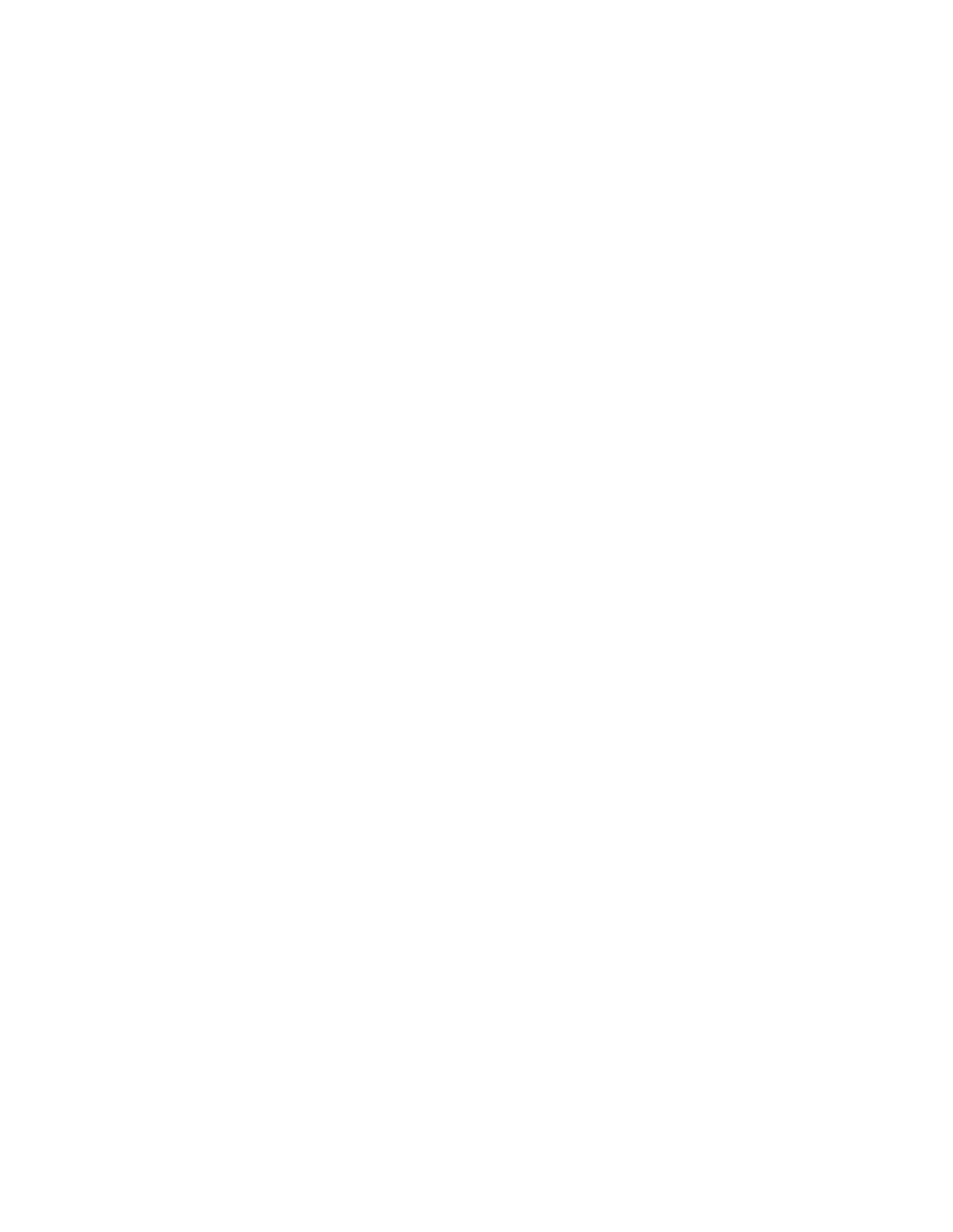CARRI Research Report 9

# **BUILDING COMMUNITY RESILIENCE: A SUMMARY OF CASE STUDIES FROM CHARLESTON, GULFPORT, AND MEMPHIS**

C. E. Colten

Carl O. Sauer Professor Department of Geography and Anthropology Louisiana State University Baton Rouge, Louisiana

Date Published: April 2010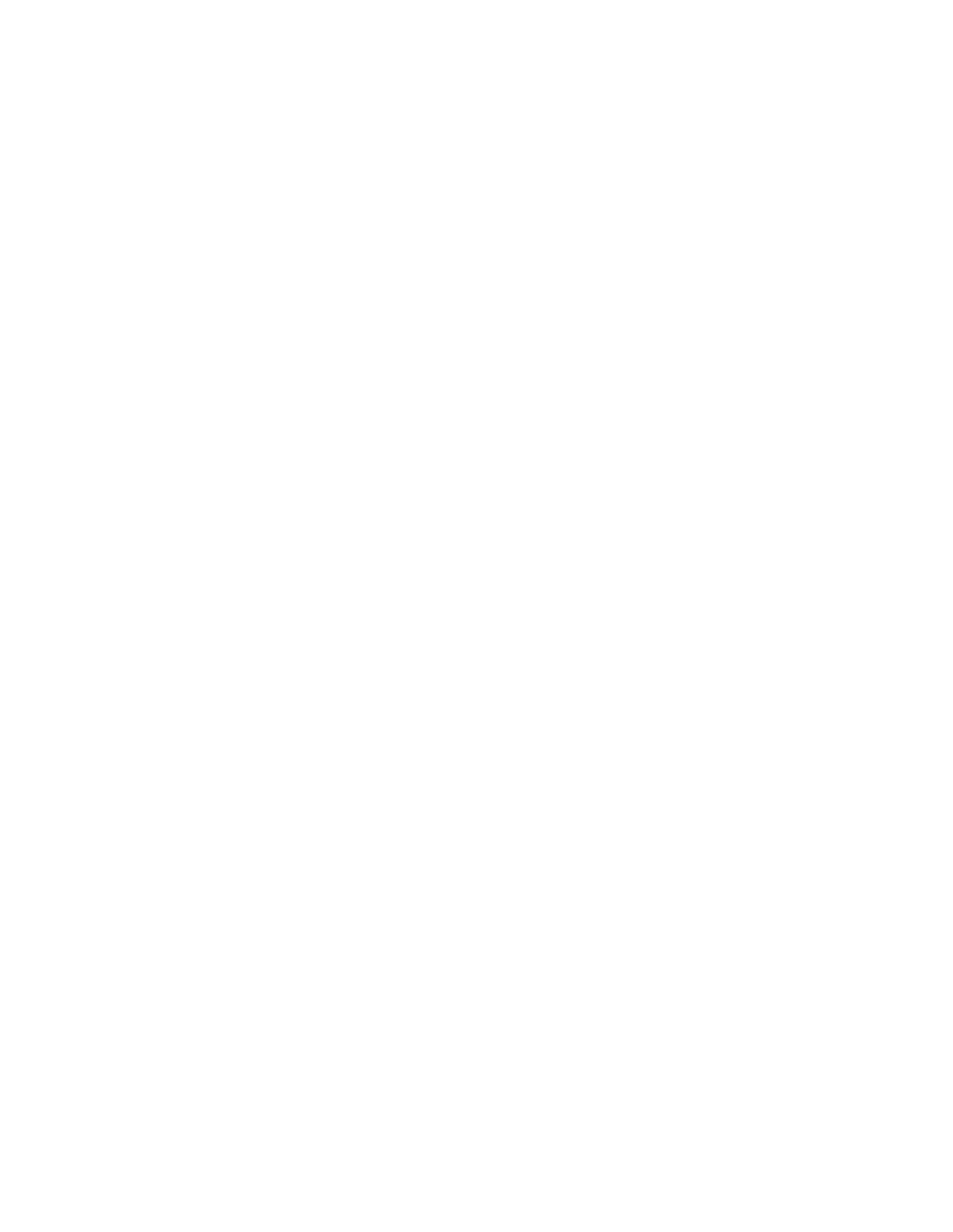## **RESEARCH FINDINGS ABOUT COMMUNITY AND REGIONAL RESILIENCE**

One of the commitments of the Community and Regional Resilience Institute (CARRI) is to understand what resilience is and how to get there, based on research evidence.

As one resource for this effort, CARRI has commissioned a number of summaries of existing knowledge about resilience, arising from a number of different research traditions. This report is one in a series of such summaries, which will be integrated with new resilience explorations in several CARRI partner cities and with further discussions with the research community and other stakeholders to serve as the knowledge base for the institute.

For further information about CARRI's research component, contact Thomas J. Wilbanks, wilbankstj@ornl.gov, or Sherry B. Wright, wrightsb@ornl.gov.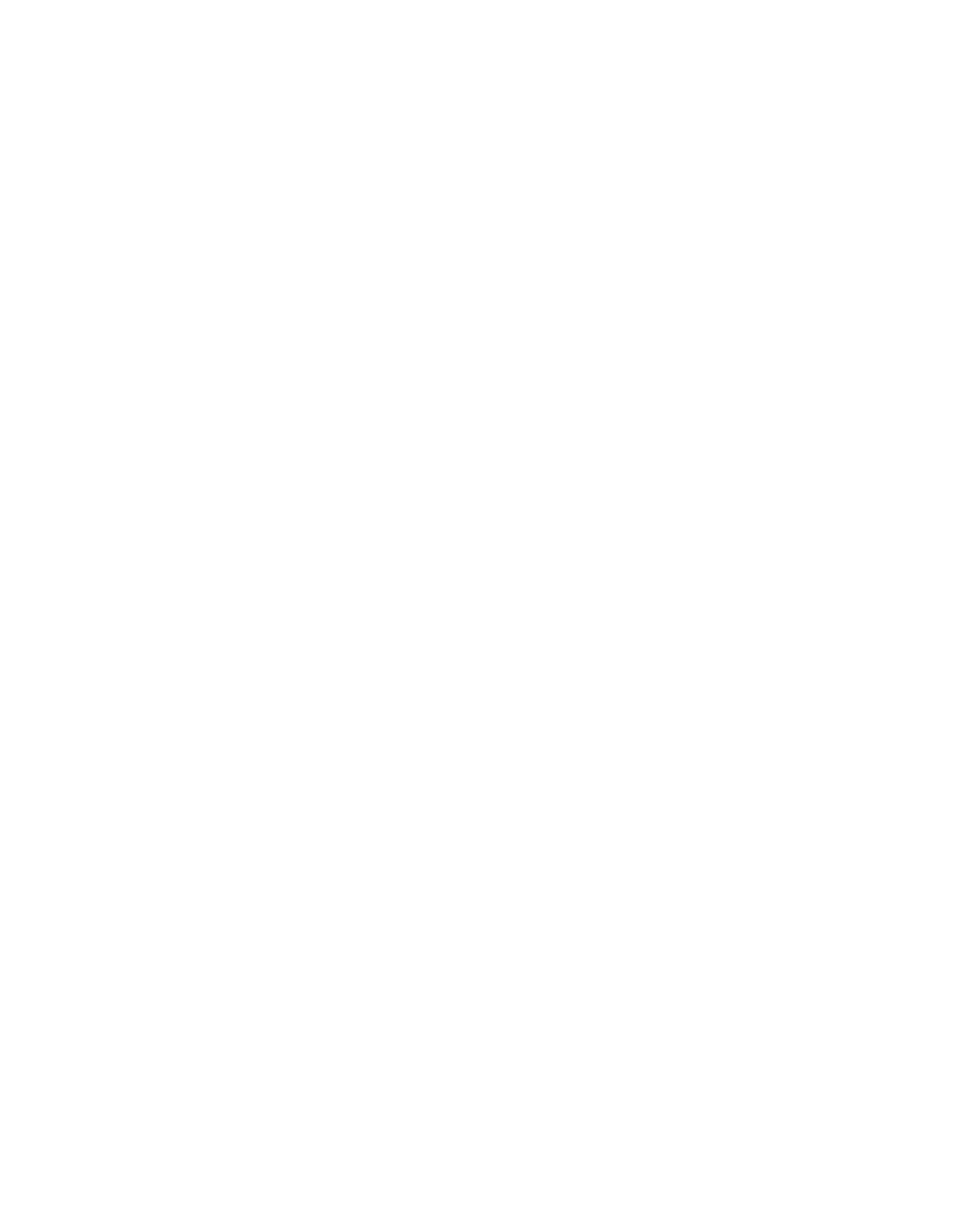#### **COMMUNITY AND REGIONAL RESILIENCE INSTITUTE**

Oak Ridge National Laboratory's (ORNL) Community and Regional Resilience Institute (CARRI) is a program of the Congressionally funded Southeast Region Research Initiative. CARRI is a regional program with national implications for how communities and regions prepare for, respond to, and recover from catastrophic events. CARRI will develop the processes and tools with which communities and regions can better prepare to withstand the effects of natural and human-made disasters by collaboratively developing an understanding of community resilience that is accurate, defensible, welcomed, and applicable to communities across the region and the nation.

CARRI is presently working with three partner communities in the Southeast: Gulfport, Mississippi; Charleston/Low Country, South Carolina; and the Memphis, Tennessee, urban area. These partner communities will help CARRI define community resilience and test it at the community level. Using input from the partner communities, lessons learned from around the nation, and the guidance of ORNL-convened researchers who are experts in the diverse disciplines that comprise resilience, CARRI will develop a community resilience framework that outlines processes and tools that communities can use to become more resilient. Of critical importance, CARRI will demonstrate that resilient communities gain economically from resilience investments.

From its beginning, CARRI was designed to combine community engagement activities with research activities. Resilient communities are the objective, but research is critical to ensure that CARRI's understanding is based on knowledge-based evidence and not just ad hoc ideas—we want to get it right. To help with this, CARRI has commissioned a series of summaries on the current state of resilience knowledge by leading experts in the field. This kind of interactive linkage between research and practice is very rare.

In addition to its partner communities and national and local research teams, CARRI has established a robust social network of private businesses, government agencies, and non-governmental associations. This network is critical to the CARRI research and engagement process and provides CARRI the valuable information necessary to ensure that we remain on the right path. Frequent conversations with business leaders, government officials, and volunteer organizations provide a bottom-up knowledge from practitioners and stakeholders with real-world, on-the-ground, experience. We accept that this program cannot truly understand community resilience based only on studies in a laboratory or university. CARRI seeks to expand this social network at every opportunity and gains from each new contact.

www.resilientUS.org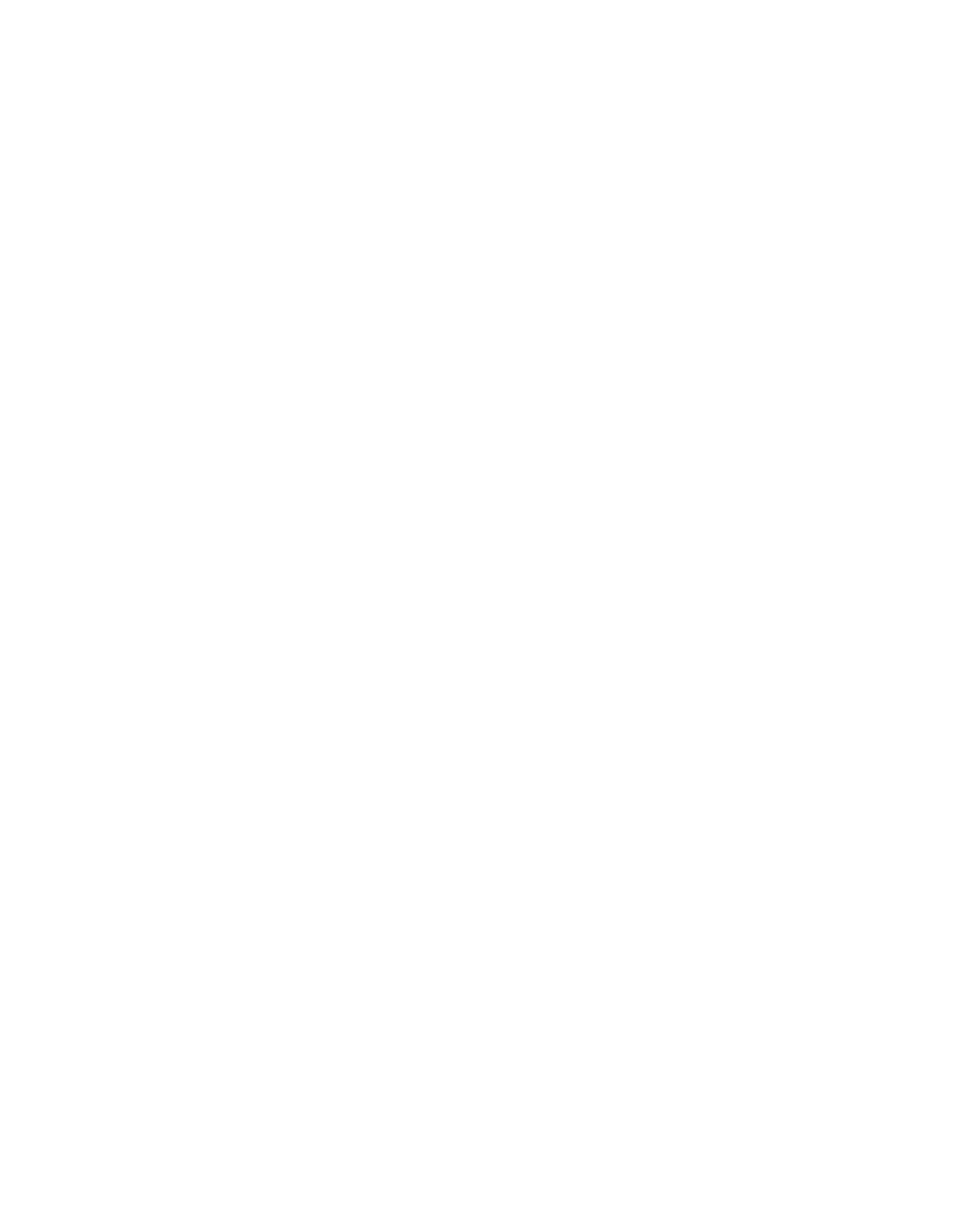# **LIST OF RESEARCH PAPERS BY NUMBER**

| CARRI Report 1:        | Susan L. Cutter, Lindsey Barnes, Melissa Berry, Christopher Burton, Elijah<br>Evans, Eric Tate, and Jennifer Webb, Community and Regional Resilience:<br>Perspectives from Hazards, Disasters, and Emergency Management,<br>September 2008. |
|------------------------|---------------------------------------------------------------------------------------------------------------------------------------------------------------------------------------------------------------------------------------------|
| <b>CARRI</b> Report 2: | Susanne C. Moser, Resilience in the Face of Global Environmental Change,<br>September 2008.                                                                                                                                                 |
| <b>CARRI</b> Report 3: | Craig Colten, Robert Kates, and Shirley Laska, Community Resilience: Lessons<br>from New Orleans and Hurricane Katrina, September 2008.                                                                                                     |
| <b>CARRI</b> Report 4: | Betty Hearn Morrow, Community Resilience: A Social Justice Perspective,<br>September 2008.                                                                                                                                                  |
| <b>CARRI</b> Report 5: | Lance Gunderson, Comparing Ecological and Human Community Resilience,<br>January 2009.                                                                                                                                                      |
| <b>CARRI</b> Report 6: | Kathleen Tierney, Disaster Response: Research Findings and Their Implications<br>for Resilience Measures, March 2009.                                                                                                                       |
| <b>CARRI Report 7:</b> | Thomas J. Wilbanks, How Geographic Scale Matters in Seeking Community<br>Resilience, August 2009.                                                                                                                                           |
| <b>CARRI</b> Report 8: | Adam Rose, Economic Resilience to Disasters, November 2009.                                                                                                                                                                                 |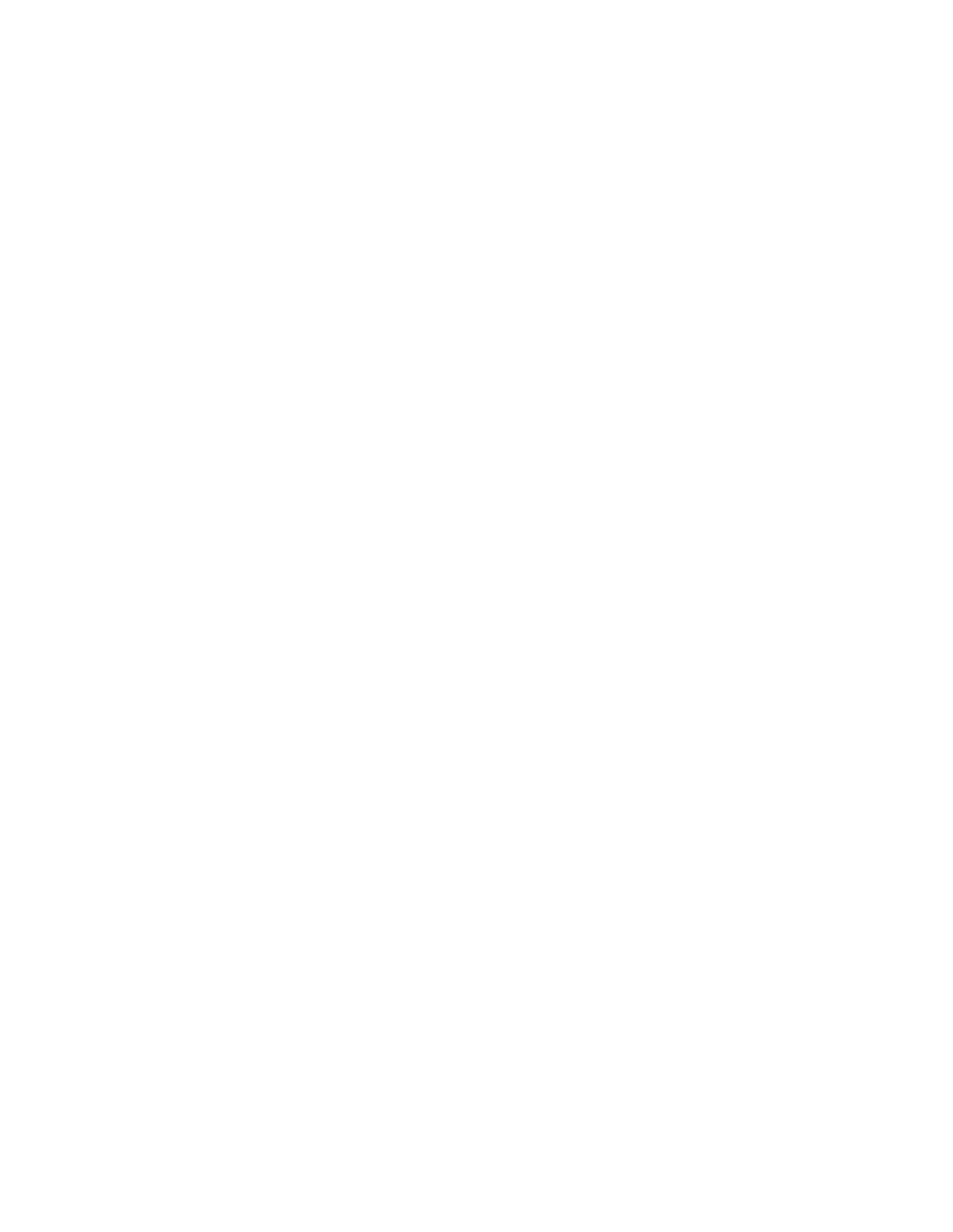# **CONTENTS**

|    | 2.1<br>2.2<br>2.3 |  |
|----|-------------------|--|
|    |                   |  |
|    | 4.2               |  |
|    | 5.1<br>5.2        |  |
|    | 6.1               |  |
| 7. |                   |  |
|    |                   |  |
|    |                   |  |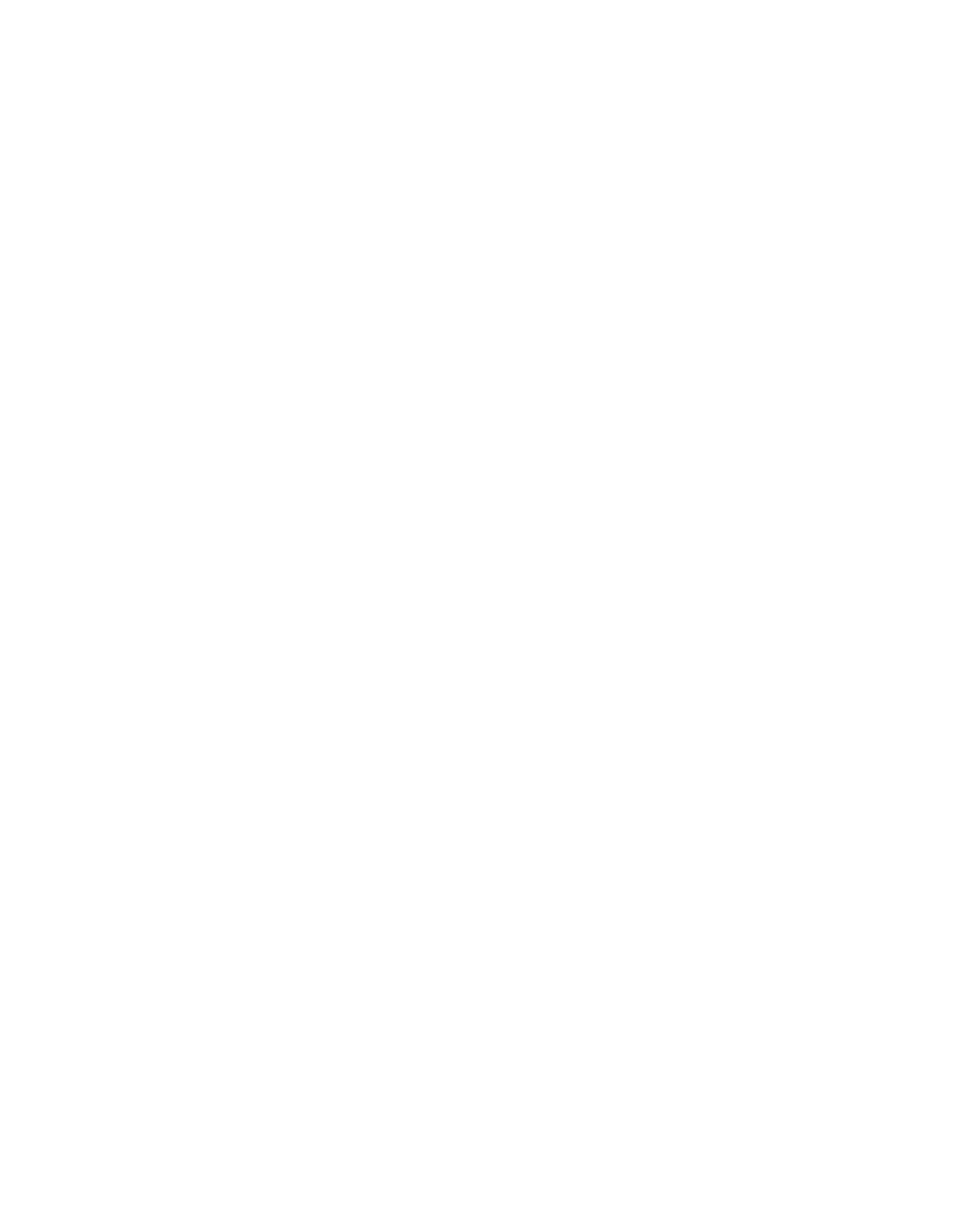# **BUILDING COMMUNITY RESILIENCE: A SUMMARY OF CASE STUDIES FROM CHARLESTON, GULFPORT, AND MEMPHIS**

#### **1. INTRODUCTION**

Building resilience in communities and their surrounding regions is a process that seeks to improve their ability to contend with the overwhelming impacts of hazard events.1 Drawing on concepts from psychology, engineering, and ecology, researchers have been discussing and investigating the notion of resilience in human communities. Fitting within this broad area of study, this report summarizes three case studies prepared as part of the Community and Regional Resilience Institute's (CARRI) Practice Division directed by staff at the Oak Ridge National Laboratory. Researchers studied the Charleston/North Charleston, South Carolina, metropolitan statistical area (MSA); Gulfport, Mississippi; and the six-county Memphis, Tennessee, Urban Area (MUA) and conducted detailed investigations of existing resilience and efforts to enhance resilience in these communities. This summary report highlights the findings and presents them within a common organizational framework.<sup>2</sup>

Community resilience differs from ecological resilience in that humans can learn from past events and make adaptations when similar disruptions reoccur (Turner et al. 2003; Adger 2000). Community resilience seeks to infuse lessons learned in the anticipation of, mitigation of, response to, and recovery from future impacts. Resilience is an ongoing process, or as Manyena argues, it requires an enduring commitment rather than a fixed outcome (Manyena 2006). Thus, communities must sustain the elements of resilience as long as there are people at a place and at risk in that place.

The CARRI staff organized an advisory group in each community. Comprised of representatives from all sectors of the communities, the advisory groups met with CARRI staff, discussed the concept of resilience, helped identify characteristics of resilience, and deliberated local strengths and weaknesses. This process helped local participants understand the concept of resilience and identify characteristics of it (or lack thereof) in their communities, which in turn aided the CARRI program staff in learning about the characteristics of resilience in the respective communities. By design, the community advisory groups sought to be inclusive and engage all segments of the population, including organizations typically involved in emergency responses, political and community leaders, and also non-governmental organizations (NGOs) and faith-based and voluntary groups. Through their meetings the advisory groups sought to build

 $\overline{a}$ 

<sup>&</sup>lt;sup>1</sup> Hazards are threats to people and what they value. They include natural events like hurricanes, tornados, pandemics, and floods, as well as human-caused events like war, terrorist attacks, or economic calamities. Ultimately they can disrupt a community's normal functions (Colten et al. 2008). They may be characterized by human casualties and damage to or destruction of the built environment and/or ecological resources.

<sup>&</sup>lt;sup>2</sup> More detail on the three communities can be found in the original reports (Felts et al. 2009; Lannom et al. 2009; Lansford and Covarrubias 2008). See also, http://www.resilientus.org/publications/.

*CARRI Research Report 9* 1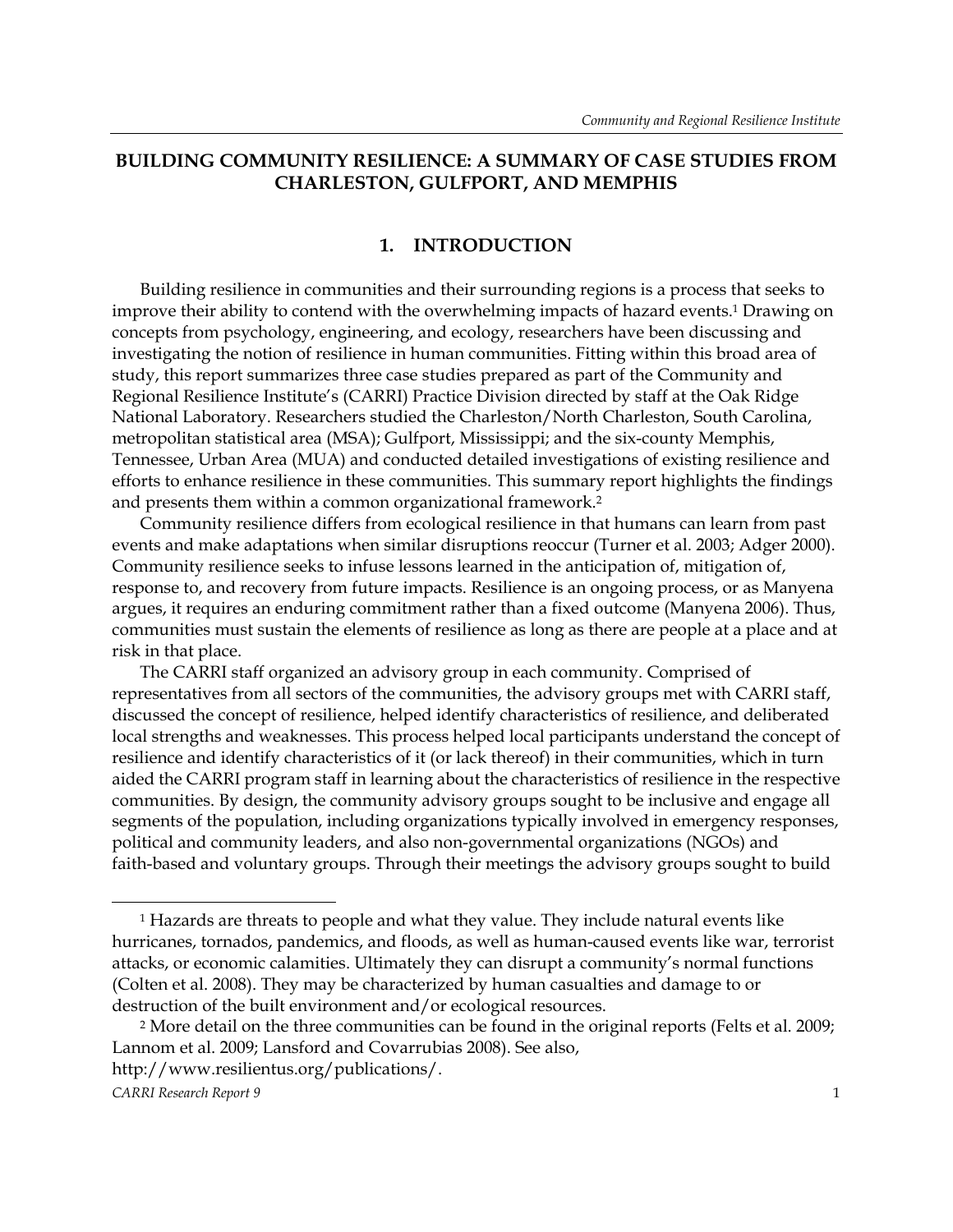bridges throughout the community and foster effective communication and collaboration among the participants. Such interaction is foundational to nurturing effective leadership before a calamity and making cooperation more likely after an event.

Building resilience is a complex process and one that is place based (Vale and Campanella 2005). Local conditions—both in terms of a community's strengths and weaknesses—determine the strategies on which to build resilience. While all communities share certain characteristics and functions in common, it is the differences that present unique challenges and yield creative approaches to building resilience. A community's political structure, physical landscape, natural resources, demographics, economics, the particular social and political challenges it faces, the range and effectiveness of NGOs and faith-based organizations (FBOs), the connections among organizations, and community leadership are particular to each place. Each of these dimensions contributes to or detracts from a particular community's resilience.

Community, as used here, represents an area with interdependent and interrelated organizations that commonly share functions and resources that can impact its joint resilience. In addition, a sense of place and a commitment to a locality are important aspects of a community addressed by the case studies. Together the case studies demonstrate that resilience preparations must be adapted to the local setting, even while general principles of resilience guide those efforts.

The intent of this summary report is to assemble and integrate the insights gained in the three case-study communities in the Charleston Tri-County area, Gulfport, and the Memphis Urban Area such that other communities can draw on their experiences. The report uses the following definition of resilience posited by Thomas Wilbanks, CARRI Research Director, as the framework for looking at resilience in these three urban areas in the southeastern United States. A resilient community:

*Anticipates* problems, opportunities, and potentials for surprises; *reduces* vulnerabilities related to development paths, socioeconomic conditions, and sensitivities to possible threats; *responds* effectively, fairly, and legitimately in the event of an emergency; and *recovers* rapidly, better, safer, and fairer (Wilbanks 2008).

# **2. COMMUNITY SKETCHES**

CARRI has collaborated with three highly diverse communities to explore community resilience. The hope was to engage with communities, draw on their local expertise and concerns, and blend basic research with practice at the community level. To mobilize the process, CARRI partnered with communities of varying sizes, different economic and demographic characteristics, and different hazards.

#### **2.1 Charleston, South Carolina**

Charleston, South Carolina, has a prominent history among cities of the American South. As a major port and economic hub it endured eighteenth- and nineteenth-century military occupation, hurricanes, infestations from boll weevils, plagues, and a devastating earthquake.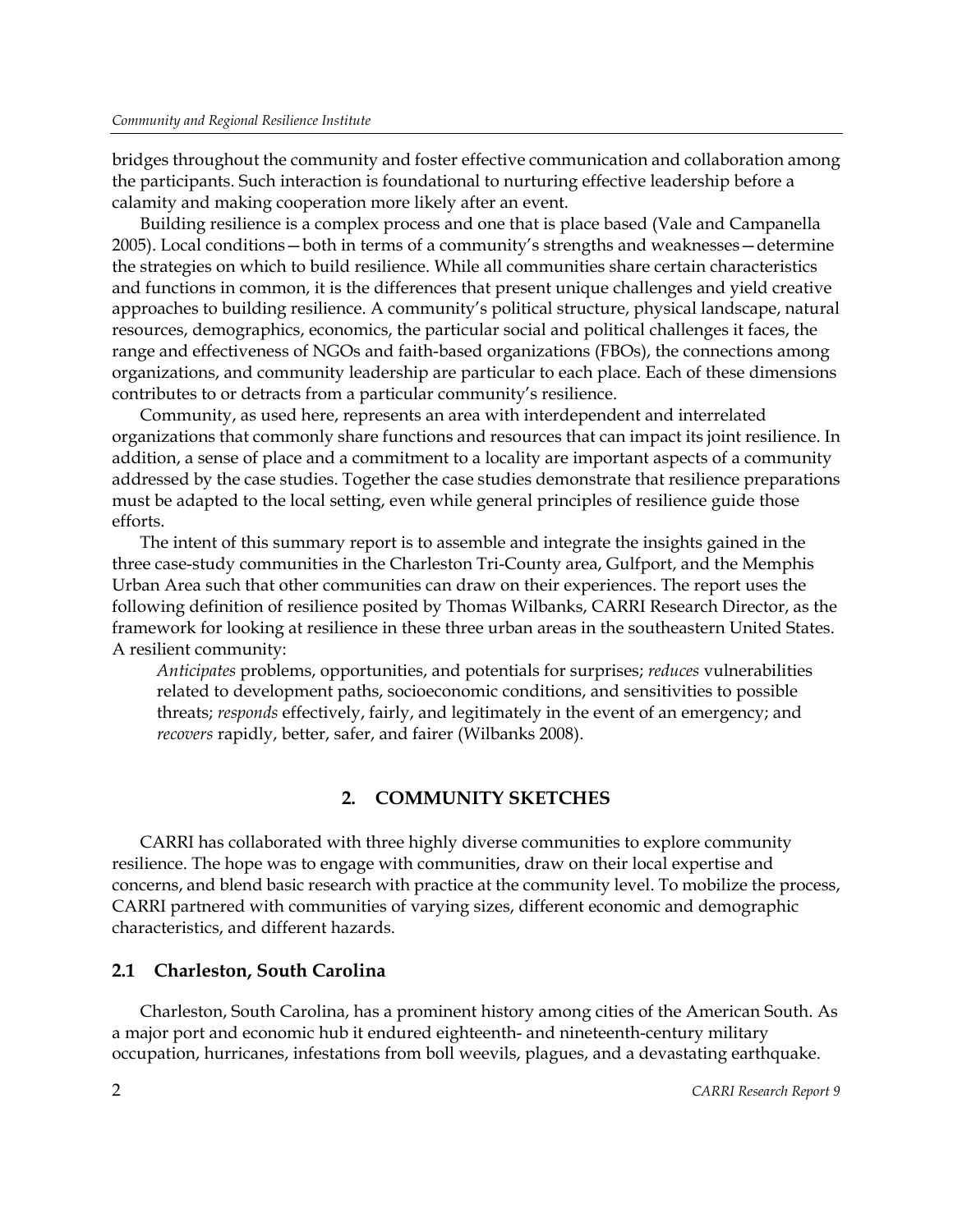The Charleston CARRI report encompasses portions of the "Tri-County" area which includes Charleston, Berkeley, and Dorchester counties (references to Charleston in this summary generally indicate the three-county study area largely focusing on the Charleston/North Charleston MSA). The city of Charleston is the core and provides much of the economic focus for an expanding urban area with more than 500,000 residents in 2000. The urban area has a strong and long-established tourism economy oriented toward its rich historical landscapes and nearby beaches, which have also attracted a growing retirement population. There is also a strong military presence in the community that provides a degree of economic stability, although the closing of the naval base in the late 1990s had an extreme economic impact on the region. Charleston has a leading medical community through the presence of the Medical University of South Carolina, which is a quaternary medical care facility and provides port facilities for its hinterland. Charleston is served with water, rail, air, and highway links to the country and the world. Relatively speaking, the metropolitan area has a large population of low-income residents, a diverse population with varying ethnicities, and a populace who range from college age to senior citizens—all of which presents challenges to community resilience.

### **2.2 Gulfport, Mississippi**

Gulfport, Mississippi, is the lone single municipality included in the initial CARRI process. References to Gulfport in this summary indicate the city proper, although many participants in the CARRI process live and/or work in surrounding municipalities. Gulfport experienced rapid population growth between 1970 (just after Hurricane Camille) and 2000 when it grew from 40,000 to over 71,000. Hurricane Katrina—a defining moment in the city's history—prompted a sizable population loss, although Gulfport's population had rebounded to near pre-storm levels by 2009. Other prominent elements of the local economy include military bases, ship building, and port activities. Gulfport is diverse demographically with various ethnicities represented; low incomes and a lack of educational opportunities are dominant factors that present challenges to building resilience in the Gulfport and Gulf Coast area. The city faces numerous hazards, with hurricanes being the most prominent.

#### **2.3 Memphis, Tennessee**

The Memphis Urban Area (MUA) is defined as a six-county area centered on Memphis and includes the counties of Shelby, Lauderdale, Tipton, Fayette, Crittenden, and DeSoto and spans the three states of Tennessee, Arkansas, and Mississippi. The MUA community is part of the Mid-South and central United States and is diverse demographically, economically, politically, and environmentally. This region, defined by a highly urbanized metropolitan core in Memphis/Shelby County, is home to approximately 1.2 million residents within the region and distributed around the urban core. These two pieces of the region are integrated and linked through cultural, economic, and social relationships. With a nationally central location, a hub airport serving passenger and freight carriers, river navigation, and the convergence of trunk rail and interstate highways, Memphis has built a transportation-oriented economy. In addition, it is also a center for regional medical services. The MUA faces a range of hazards and has had recent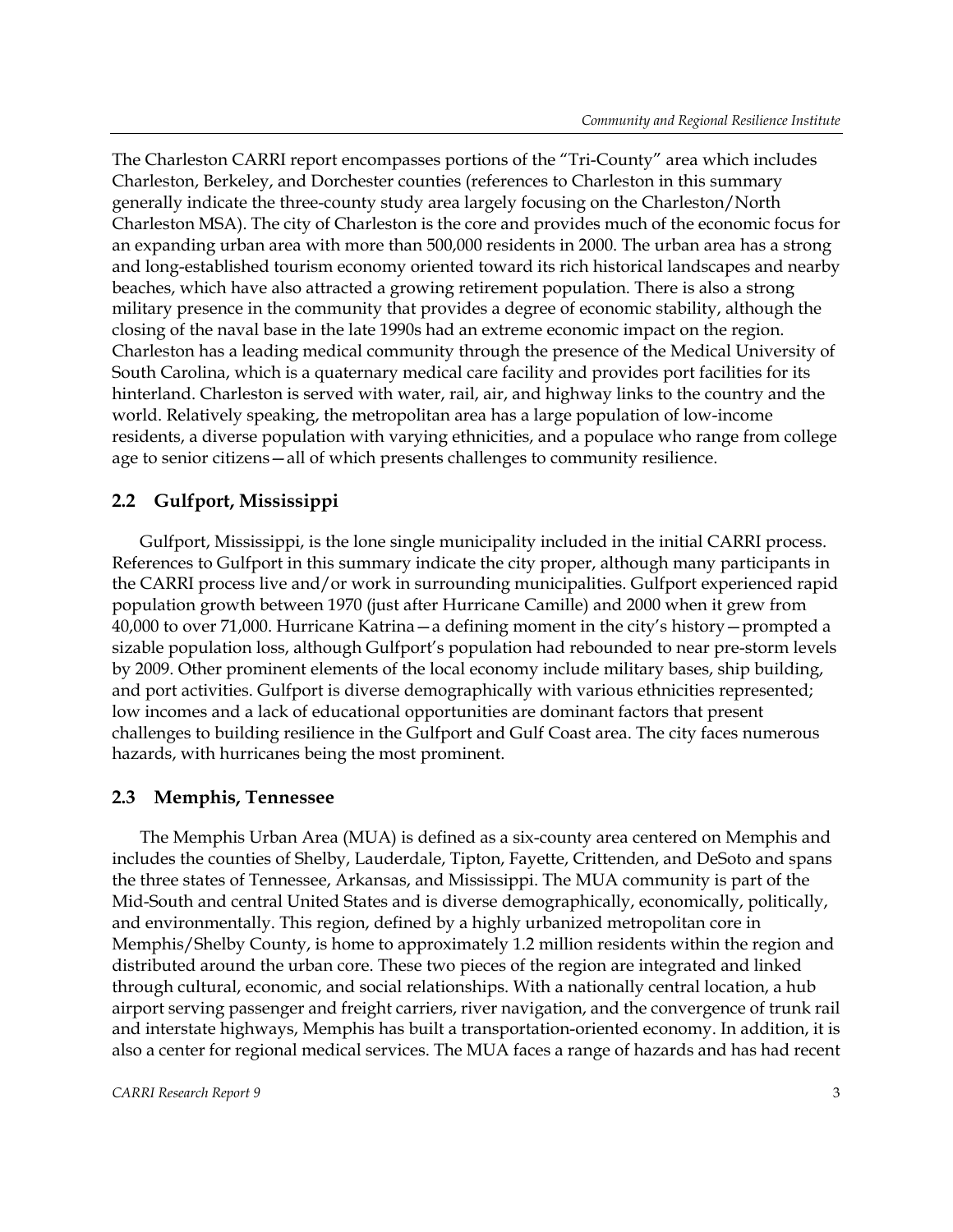encounters with wind and ice storms. The risk of low-frequency, high-impact earthquakes is the most pronounced risk with region-wide implications. Within the MUA, each community, city, county, and state fills a role in defining and strengthening the community and its resilience. The diverse nature of the MUA is the context within which resilience exists and is stretched and reinforced.

#### **3. ANTICIPATE**

A fundamental trait that sets human communities apart from other biological communities is the ability to anticipate hazard events. While the timing of an earthquake or tornado might be impossible to predict and such disruptions may still arrive as a "surprise," society has learned to expect such events and prepare for their impacts. The full impact of a carefully monitored slow-moving event, such as a hurricane, may contain many surprises, but being alert to a disturbance's eventual arrival is essential to resilience. Consequently, anticipation, as defined by CARRI, is a fundamental element of resilience and reflects the adaptive capacity of human society (Turner et al. 2003; Gunderson and Holling 2002). This section presents the anticipatory steps taken in the three communities.

A first step of anticipation is to assess the exposure of a community to the multiple hazards that it may face. Hazards investigators have long noted the elemental importance of knowing the types of hazards a community faces and assessing their risk (Wisner et al. 2004). In order to provide a basis for hazard assessment, community, state, and federal agencies must assemble and maintain records of past hazard events. Compiling an ongoing record of floods, drought, storms, earthquakes, and other natural phenomena provide one basis for reliable assessment. The longer the record, the more reliable the assessment (Barredo 2007; Muller 2007). Disease records compiled at the national and international levels offer tools to gauge the threat of epidemics. National military organizations constantly reassess the potential for international conflicts, while police and firefighters stay attuned to the risk of crime and conflagration at the community level. Financial institutions track economic vagaries and trauma. Assessments operate at multiple scales, and ongoing observations and recordkeeping are often not fully integrated, even though they should be. In addition, both social and biophysical vulnerabilities must be taken into consideration (Cutter et al. 2000).

Consistent monitoring, forecasting, and warning systems follow from assessment. Monitoring conditions that are pertinent to communities is a first logical step. In the 1950s, the United States embarked on a massive project to improve hurricane forecasting and tracking. By the 1960s, radar and hurricane hunter aircraft supplemented shipboard observations and greatly improved the ability of the National Weather Service to provide more accurate forecasts and warnings (Colten et al. 2008). Global satellite networks now provide even greater monitoring capabilities along with sophisticated models that enable far greater forecast precision. While the forecasting for hurricanes has improved dramatically, there still exists a significant margin of error related to landfall projections. Twelve to 24 hour forecasts are much more accurate but sometimes result in less-than-adequate time for meaningful evacuations, especially in large urban areas. Warnings for flash floods in the Texas hill country will never match the multi-day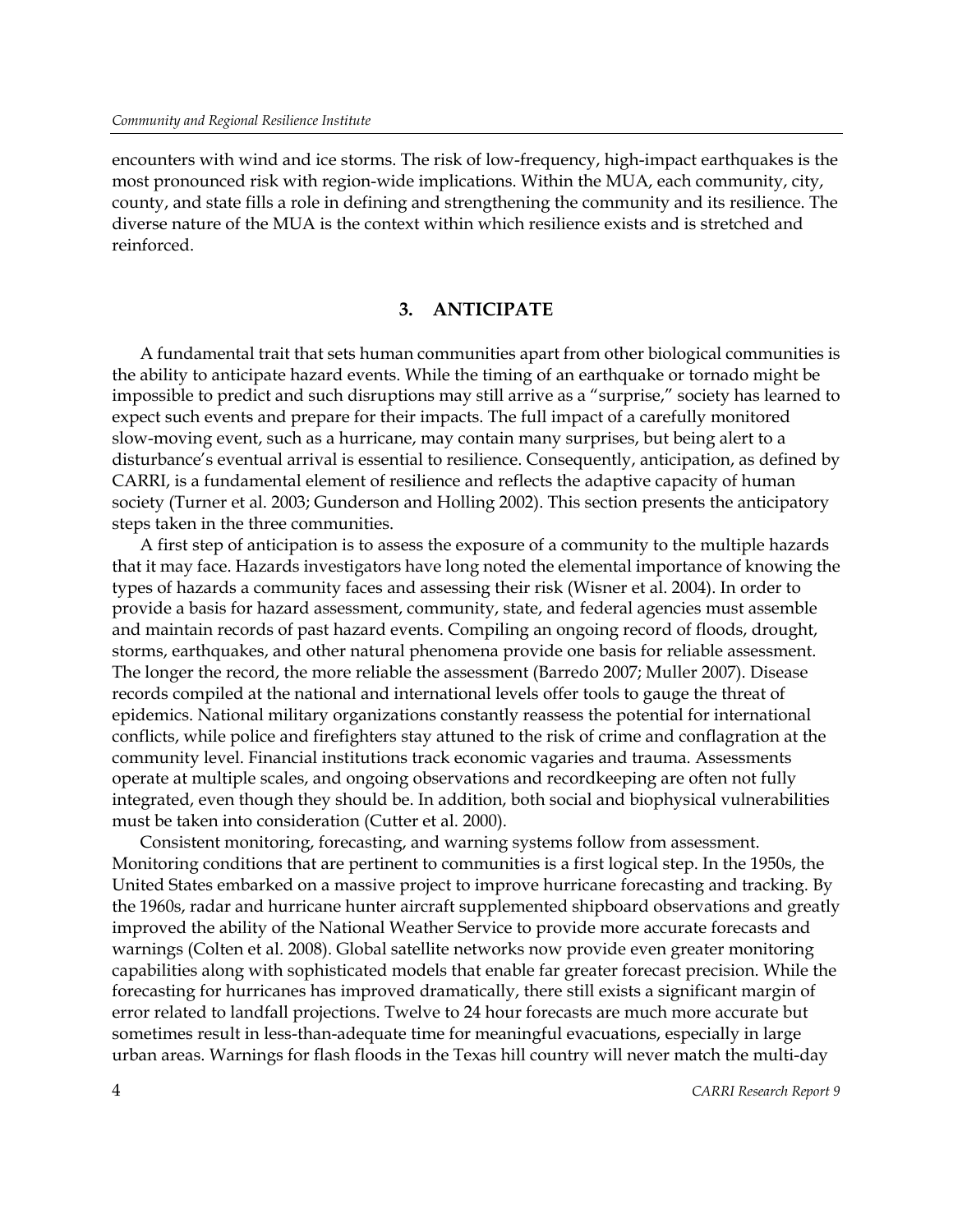advance notice we see for most hurricanes, but continually monitored river gauges and warning sirens in public access areas offer the appropriate warning in small river basins subject to storm-induced, rapidly rising floods. Similarly, the monitoring of the H1N1 flu during the spring, summer, and fall of 2009 provided considerable warning for public health communities across the globe. There are ongoing efforts to monitor the less obvious geologic features that may provide advance notice of an earthquake in the Memphis area (USGS 2009). FEMA has funded the TriNet Program to provide earthquake monitoring in seismically active areas (FEMA 2009). Seismic observations may not forecast a tremor in the same way we can predict a hurricane; nonetheless, they provide critical measurements of an event that offer a degree of anticipation unavailable to previous generations.

The three CARRI case-study communities all employ assessment and monitoring capabilities. Both Charleston and Gulfport had relatively recent encounters with major hurricane strikes (Hugo 1989 and Katrina 2005, respectively) which highlighted local risks. Anticipatory systems are in place for hurricanes. Both communities are able to access to National Weather Service and National Hurricane Center monitoring and forecasting capabilities. Emergency preparedness professionals in Gulfport had evaluated the frequency of hurricane strikes as a first step in anticipation (Lansford and Covarrubias 2008, 23–26), and Charleston officials had run computerized models to assess the impact of storm surge (Felts et al. 2009, 99); both communities were part of FEMA's national flood insurance program and had flood risk maps available to residents. Additionally, Gulfport has also considered terrorism as a possible threat.

The MUA faces tornadoes and is at risk for earthquakes. The area has an integrated warning system that reportedly saved lives when tornadoes touched down in 2008 (Lannom et al. 2009, 84). Based on the earthquake history of the region, there is a 7 to 10% chance of a large New Madrid Seismic Zone (NMSZ) earthquake within the next 50 years and a 25 to 40% chance of a magnitude of 6.0 or greater over the same period of time (USGS 2007). The Center for Earthquake Research and Information seismic network records 200 earthquakes every year in the NMSZ with the majority smaller than magnitude 3.0. Seismic monitoring by the U.S. Geological Survey (USGS) and the Center for Earthquake Research and Information maintains ongoing observations of geologic threats. Their efforts are part of the Advanced National Seismic System (ANSS) that strives to provide the best guidance on earthquake potential and impacts (USGS 2007). With funding from FEMA, the Central U.S. Earthquake Consortium coordinates efforts to reduce the impacts of geologic threats to the area (Lannom et al. 2009, 24). Memphis also has identified such events as drought, severe winter storms, floods, hazardous materials, and health disasters as threats. Charleston also faces earthquake hazards, and it benefits from the seismic monitoring conducted by the USGS and the ANSS. While there have been no recent massive tremors in South Carolina, on a human timescale, nineteenth-century earthquakes proved destructive, and preparedness officials employ these geologically recent events as examples of what can occur (Steinberg 2000; Berke and Beatly 1992).

In addition to assessing the range of threats, or biophysical vulnerabilities, a resilient community must recognize its social vulnerabilities. By identifying vulnerable populations, communities enhance their ability to address the conditions that accentuate vulnerability. Memphis authorities recognize that residents with meager economic resources are less able to prepare for extreme events and have less capability to take care of themselves in the emergency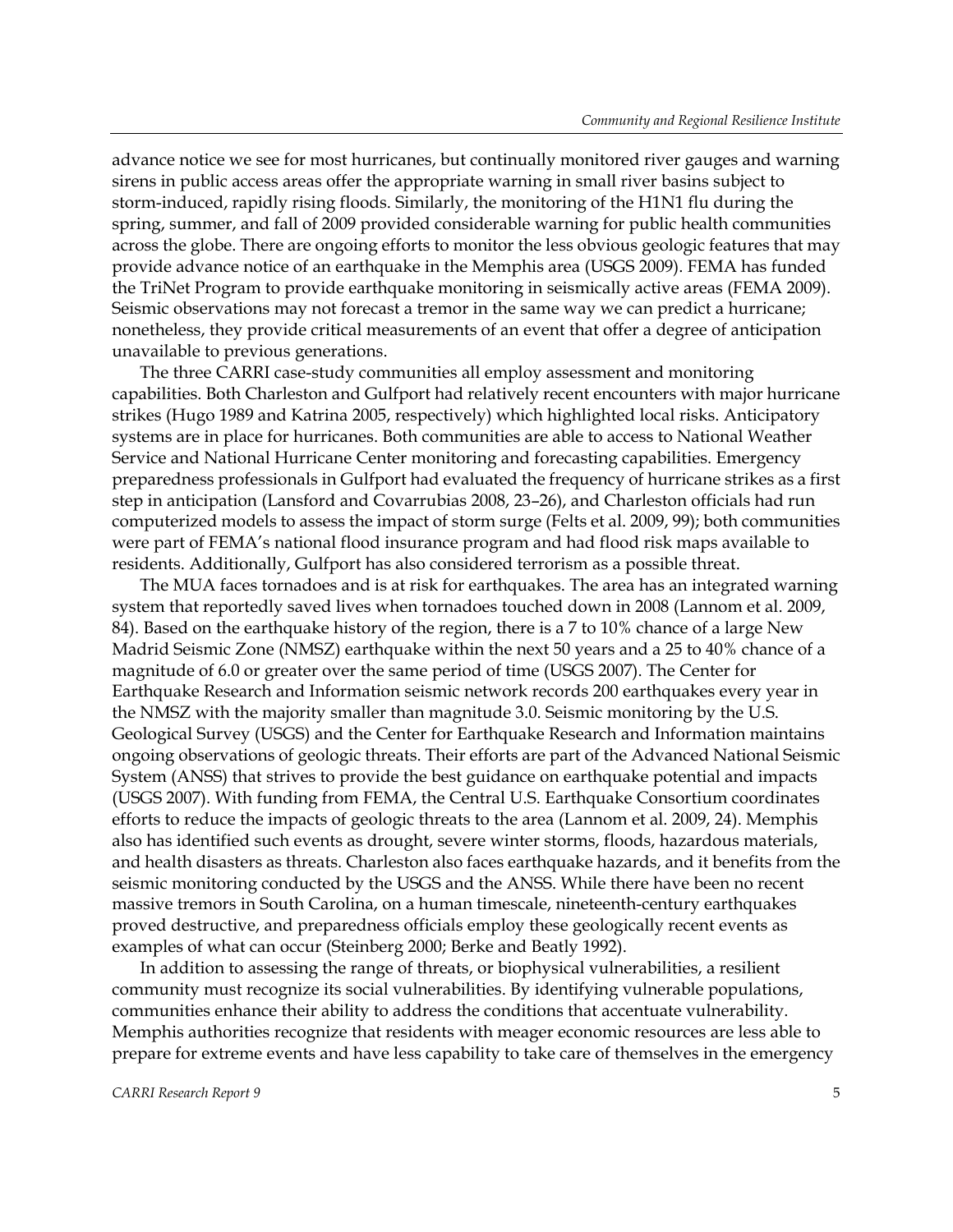period following a disruptive event (Lannom 2009, 47). Charleston reports that lower incomes and an aging population present challenges in terms of mobility and personal health in the wake of an extreme event (Felts et al. 2009, 4–43). Gulfport has experienced rapid population growth since 1990 and within its demographic mix, a high percentage of single parents, living below the poverty level, has fallen in recent years — a trend toward a more resilient population (Lansford and Covarrubias 2008, 8). Nonetheless, after Katrina, the low-income segment of the population remained largely unchanged, and consequently a vulnerable population persists. Since low-income residents are generally more vulnerable, addressing poverty and its root causes as an anticipatory effort can reduce response and recovery challenges and costs. All three communities have seen increasing numbers of non-English-speaking residents, and it is acknowledged that effective anticipation encompasses steps to alert multilingual populations to impending hazard events.

Assessing exposure and monitoring without taking the adequate steps to put that information to use will have little positive effect on a community's resilience. The case-study communities all have assembled plans to respond to and recover from future hazard events. With its multi-hazard approach, Charleston has participated in FEMA's Project Impact, which strives to engage communities in perpetual preparedness for hazard events with the goal of reducing their impacts (Felts et al. 2009, 112–117). Reflecting its commitment to the process, the Charleston County Council maintained its support for Project Impact even after federal funds ended. Memphis, likewise, has adopted a multi-hazard approach in its planning efforts; its preparedness professionals realize that an earthquake could pose the most debilitating situation, although frequent, small-scale events may present more common threats. Among its plans are both emergency response and business resumption components. The City–County Emergency Management Plan is aligned with FEMA requirements and spells out the responsibilities for preand post-event actions. The MUA's Operation Safe Community provides a roadmap for law enforcement to make the community safe and functional following an extreme event (Lannom et al. 2009, 85–99). In the wake of Katrina, Gulfport has a fully updated emergency response plan that coordinates with state and federal emergency agencies. Gulfport knows that communities must prepare to respond and recover. Consequently, its plans include both mitigation and redevelopment components (Lansford and Covarrubias 2008, 51–52).

Incorporating redundancy into transportation and communication systems is a key anticipation strategy that can help communities overcome disruptions to certain portions of the infrastructure in a hazard event. Memphis sees itself as a multi-modal city in terms of transportation and is well served by rail, air, river, and highway. With one or two systems disrupted, the community could still receive emergency supplies by other means. Charleston, too, has multiple means of transportation that can minimize post-calamity delivery disruptions. It has also made transportation and communication priorities in its resiliency planning. Extensive community engagement has produced a pair of "roadmaps" to improve both components of the community's resilience (CARRI 2009a and 2009b). Recognizing the fragility of "hard" communication systems, Charleston resilience leaders have expanded plans to restore formal communication networks (e.g., telephone and cell phone) with plans to incorporate "soft" communication — such as informal networks and local media — as an organized and institutionalized communications network. Additionally, the Charleston communication system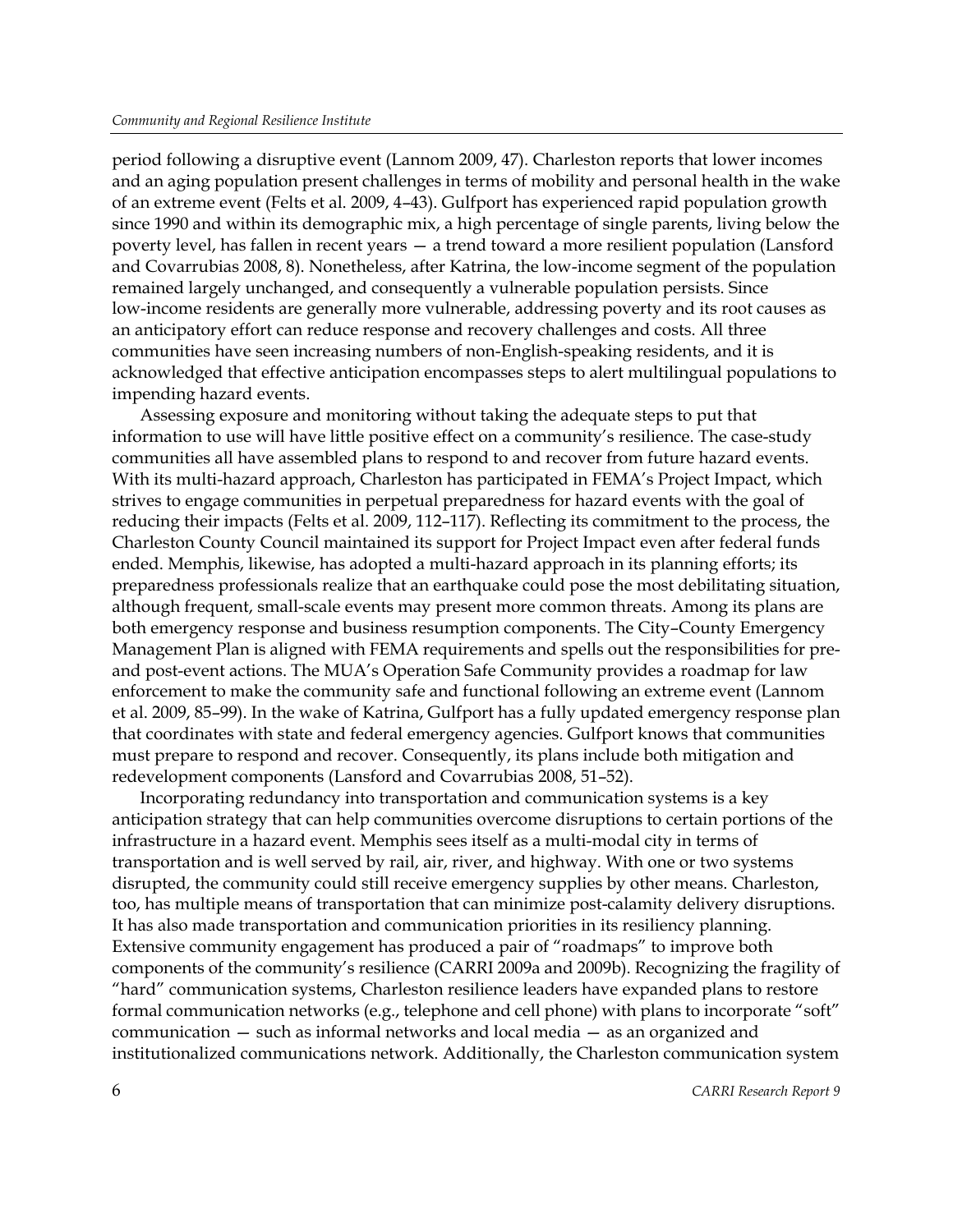employs redundant computer/web, radio, and landline telecommunications (Felts et al. 2009, 126). Communication failures proved highly disruptive following Katrina in 2005, and Gulfport leaders fully recognize the central importance of restoring communication networks after an extreme event (Lansford and Covarrubias 2008, 46 and 73). A CARRI-facilitated stakeholder work group also developed a communication roadmap that emphasizes communication across sectors of the community (CARRI 2009d). Planning for the unexpected can ensure that communication and transportation systems continue to function after a disruptive event.

Stockpiling emergency resources in readily accessible positions before a hazard event is another vital anticipatory measure. The impact of Hurricane Katrina underscored the importance of having not just some supplies but adequate supplies. Gulfport officials reported that the failure of transportation and communication systems produced acute shortages of gasoline, food, and water within only a few days. Although provisions had been dispatched to the region before the storm, the magnitude of the storm caused disruptions of unanticipated lengths, and road obstructions and bridge failures made efficient delivery of supplies to many people in need impossible (Lansford and Covarrubias 2008, 26–27). Charleston has assembled 18 "band-aid boxes" that are well stocked with emergency medical, communication, and subsistence supplies. These large containers have been situated strategically throughout the urban region for ready access in the event of a disruptive event (Felts et al. 2009, 3). Distribution of these resources prior to an event will ensure access to emergency supplies during the response phase, even when roadways are obstructed. Memphis also has an emergency management plan that provides for distribution of emergency supplies (Lannom et al. 2009, 86–87). Memphis and Charleston emergency response plans included emergency responders and medical facilities as services and locales where adequate supplies needed to be stockpiled before disruptive events.

Plans typically include procedures to handle donated goods and cash, but provision for cash to individuals following power failure and consequently normal access to family funds is lacking in most plans. More detailed plans and coordination with private sector financial institutions for restoring cash flow is important. An ad hoc solution in Gulfport illustrates how one bank helped put cash in the hands of citizens in the aftermath of Katrina (Ghosts of Katrina Conference 2009; Smith 2009a).

Plans for sheltering victims and evacuees are also fundamental to anticipation. Memphis, which has sheltered evacuees from Gulf Coast hurricanes in recent years, has incorporated these experiences with displaced populations into plans for sheltering its own population.

A topic of concern is that the public has a tendency to lose its sense of urgency within a few years of an extreme event. One aspect of anticipation is an ongoing public education and awareness program that maintains a sense of readiness during a lull between emergencies. Charleston, for example, has a "demonstration house" that introduces residents to safe and sustainable building technologies (Felts et al. 2009, 3). Counties in the Charleston urban region regularly prepare and circulate emergency preparedness guides to residents, and Charleston officials host public meetings to maintain awareness (Felts et al. 2009, 128). Organizations in the MUA place a high value on public engagement as officials there recognize that some of the most vulnerable may not have access, or be able to take advantage of, preparedness outreach programs. To address this situation, they have made deliberate efforts to include the region's most vulnerable citizens through popular media campaigns and multi-language information

#### *CARRI Research Report 9* 7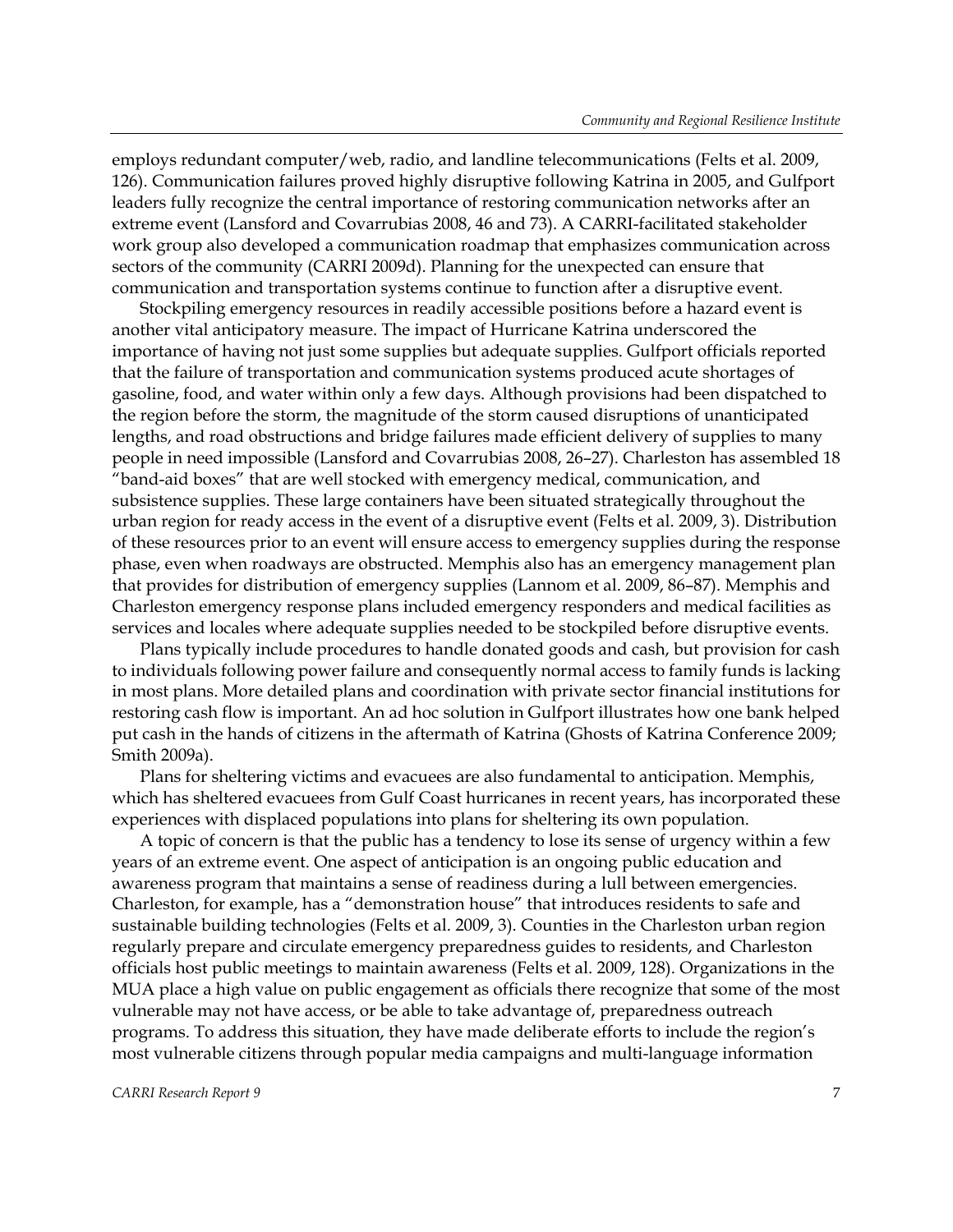resources. While training has been accomplished through the Community Emergency Response Team (CERT) Program for many residents, a recent Assisi Foundation study revealed that some employers provide training and information to their employees (Lannom 2009, 66). The CERT Program prepares volunteers to respond and assist their neighbors in the event of an emergency. Gulfport also participates in the CERT program, and participants reported it was a valuable asset in the wake of Katrina (Ghosts of Katrina Conference 2009). In addition, mayors in Shelby County have collaborated to create ReadyShelby and recently launched a comprehensive emergency preparedness website (www.readyshelby.org). The site is thorough in its information yet approachable in its tone. ReadyShelby is an emergency preparedness initiative sponsored by the municipal mayors of Shelby County, Tennessee, and seeks to partner with public, private, faith-based, and nonprofit sectors to share the guidelines and overall importance of emergency preparedness. The mayors, along with a local foundation, have also created a series of public preparedness messages broadcast monthly (Shelby County 2009). Regular training and exercises for emergency response professionals and crews in essential private sector services are a fundamental part of anticipation and maintaining awareness of local hazards (Lansford and Covarrubias 2008, 53; Smith 2009b).

#### **4. REDUCE**

Reducing the impact of future events is a critical element of resilience that underscores the human ability to adapt. There are numerous means to reduce impacts: constructing physical barriers against flooding, using earthquake-resistant building techniques, establishing security checks at airports to intercept armed passengers, stockpiling medical supplies in anticipation of a pandemic, and the list goes on. These are steps to reduce direct impacts. Indirect impacts include displaced populations, erosion of a community's economic health, a protracted or stagnant recovery, decline in educational opportunities, and diminishment of social capital. Communities must undertake different, longer-term approaches to address the indirect impacts. Also eliminating, or at least minimizing, a community's social vulnerabilities is another means to reduce the impacts of a disruption.

### **4.1 Reducing Direct Impacts**

Limiting exposure can come through either structural means, such as levees and reinforced bridges, or through building codes and other regulations. Before Katrina, many homes along the Mississippi shore were raised to comply with construction codes, but they still succumbed to the massive surge and waves of that storm. Since 2005, Gulfport has implemented revised zoning and building codes to restrict coastal development, or to prompt builders to employ even more rigorous hurricane and flood proof designs (City of Gulfport 2007, 44–55; Lansford and Covarrubias 2008, 85–88). Charleston built a seawall many years ago to limit exposure to a hazard event, and it provides protection against modest storms to a limited portion of the city. Coastal-zone development in the Charleston area is a continuing problem, although federal acts have prompted some local adjustments that limit development. Nonetheless, considerable funds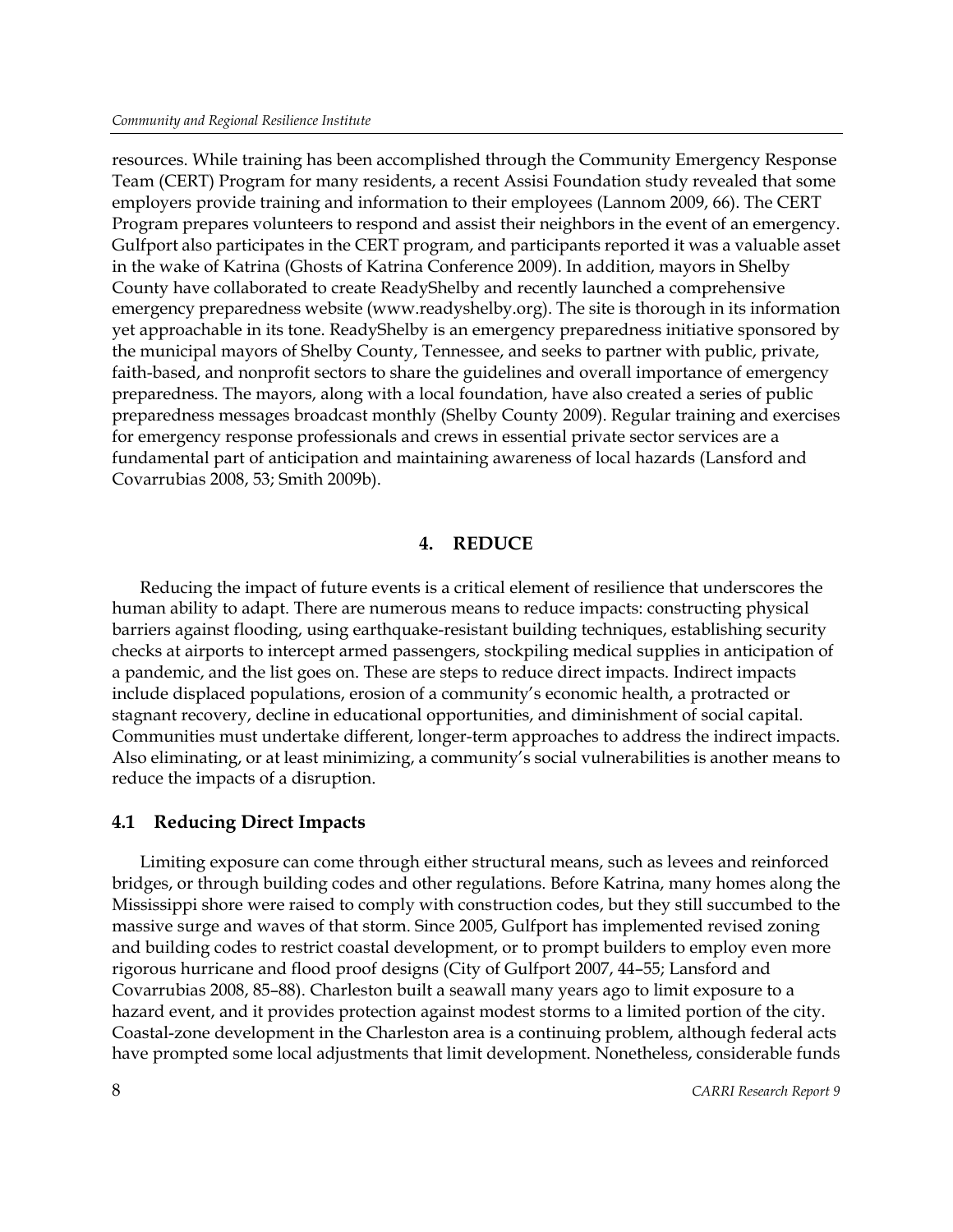continue to flow into beach restoration projects which encourage use and development. Unfortunately, conflicting policies can increase, rather than decrease, exposure and vulnerability (Felts et al. 2009, 85–86). In Memphis several key businesses have begun efforts to reduce the vulnerability of infrastructure through earthquake-proof construction (Lannom et al. 2009, 50–52). The most recent projects utilizing seismic standards in their construction are the AutoZone Headquarters and the FedEx Forum, both located in downtown Memphis. Participants in the CARRI process in Memphis have advocated retrofitting the principal trauma center to withstand tremors and to implement plans to include earthquake-proof schools (Lannom et al. 2009, 69). In addition, some buildings in Charleston are designed to withstand earthquakes (Berke and Beatly 1992).

Charleston reports that its planning efforts provide a framework for sustainable development and growth that will balance growth and resource conservation in the urban region (Felts et al. 2009, 23). There is an obvious need for improvement in the urban region's infrastructure as demonstrated by the traffic congestion before Hurricane Hugo and during daily commutes. The CARRI report emphasizes the need for longer-term infrastructure improvements and to develop a strategic, coordinated, rather than ad hoc, approach to transportation infrastructure to improve resiliency (Felts et al. 2009, 86). Discussions about "transit-oriented development" seek to incorporate public transportation as part of new developments. By creating evenly distributed transport hubs, public transit could reduce dependence on evacuation by private automobiles and thereby limit the exposure of residents with no cars. Adjustments in the transport system are burdened with considerable path dependence imposed by previous projects. Planning can be modified to incorporate resiliency concepts, and this opens the door to future adjustments and adaptations.

Despite implementation of coastal development zoning to reduce exposure following Hurricane Camille in 1969, intensive land use along the coast continued in Gulfport. State approval of waterborne casinos in 1990 sparked massive shoreline development which suffered dramatic damage when Katrina moved onshore. Other critical infrastructure, such as fire stations, city buildings, and schools, also were exposed to surge and wave damage (Lansford and Covarrubias 2008, 38 and 43). Following Katrina many businesses near the shore chose to move further inland to reduce their exposure to hurricane impacts in the future. The city's new flood prevention ordinance also seeks to guide development out of harm's way and thereby reduce both private- and public-sector losses following a hazard event (Lansford and Covarrubias 2008, 45). Also, the state permitted casinos to shift operations onshore and thereby reduce their future vulnerability, although given the modest landward movement, risk of catastrophic impact remains.

With no recent major calamity, the MUA CARRI participants identified procedures to "hazard-proof" existing infrastructure and create redundancy in critical facilities. Memphis, like other large cities, enjoys access to multiple forms of transportation — air, highway, rail, and river — and a prime concern to transportation planners is the possibility that older bridges across the Mississippi could collapse and impede both rail/highway traffic, and also block river navigation. The newer Interstate 40 highway bridge has been designed to withstand an earthquake, and efforts to reduce disruption to air traffic are under way (Lannom et al. 2009, 53–54). Redundancy in the modes of transportation will make Memphis more resilient in the

#### *CARRI Research Report 9* 9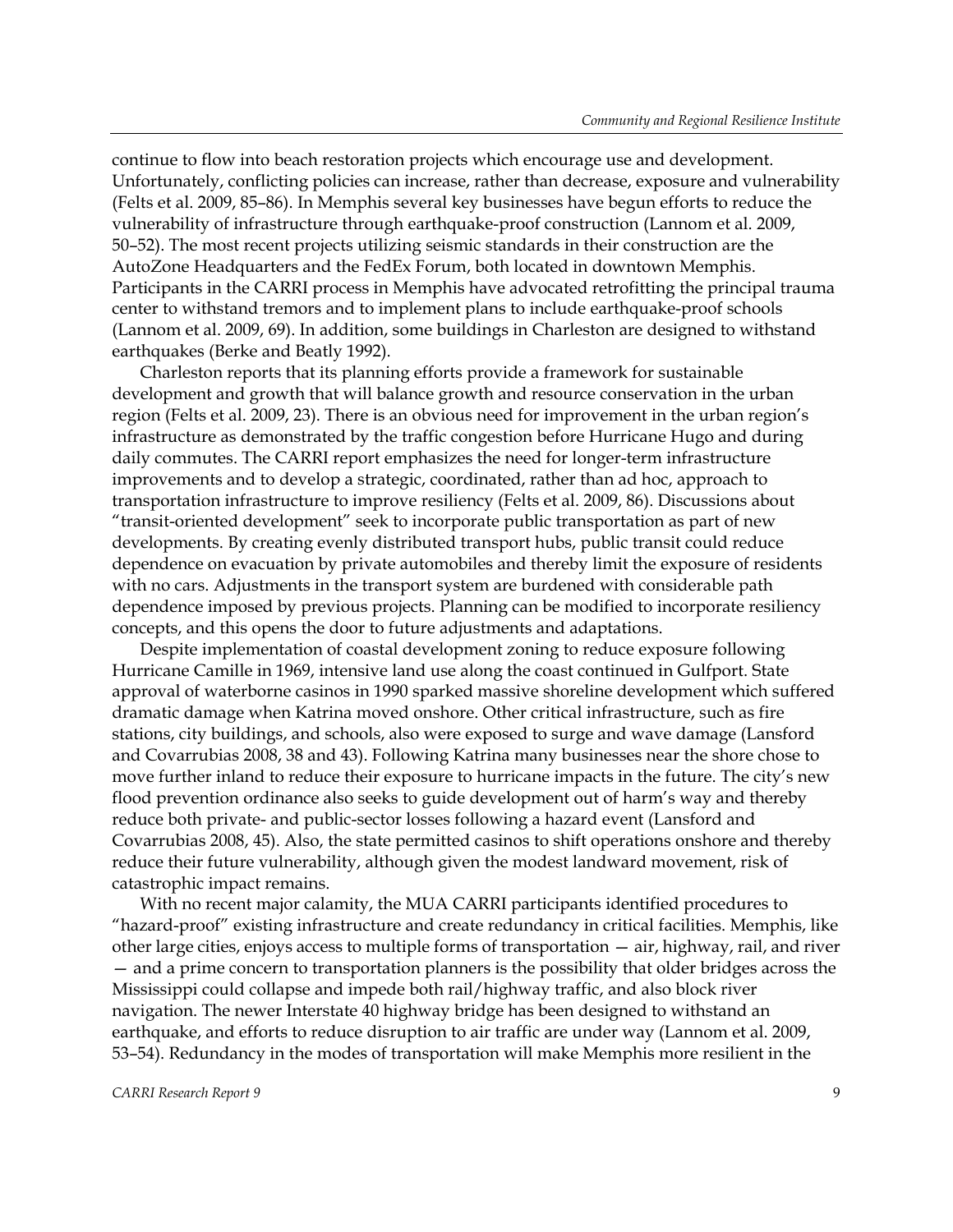event an earthquake or other hazard cripples or disrupts one transportation mode. Utility companies within the MUA had mitigated their vulnerabilities prior to the 2003 "Hurricane Elvis" (Lannom et al. 2009, 81). In Charleston, redundancy in communication systems has been a priority with efforts to prepare for longer-term recovery (Felts et al. 2009, 4 and 126).

### **4.2 Reducing Indirect Impacts**

Fundamental to reducing indirect impacts, such as economic disruption, is the maintenance of communication and cooperation among the many community stakeholders. Adversarial objectives undermined the progress of the New Orleans hurricane levee project following Hurricane Betsy in 1965 (Colten 2009) and illustrate the need for collaborative efforts by organizations that depend on one another to reduce impacts. All of the CARRI communities recognized the need for effective communication and collaboration among stakeholders in all sectors of the community as they plan to reduce impacts. Indeed, the CARRI process has served as an effective vehicle to facilitate collaboration among many partners focused on mitigating impacts. Charleston leaders criticized the ineffective communication with FEMA following Hurricane Hugo (U.S. House of Representatives 1990) and have created a roadmap for improving communication and information sharing (CARRI 2009a). The roadmap views establishing effective communication systems as not just a response need but as essential to anticipation, reduction, and recovery as well. Communication and information sharing should reach beyond emergency responders to the entire community. One of the obstacles to effective communication identified in Charleston is the fragmentation of local governments. An effective communication system will minimize this obstruction to mitigation and enable the many interdependent organizations to collaborate effectively. Gulfport's communication roadmap places primary emphasis on nurturing collaboration and communication across the not-for-profit (including faith-based), business, and government sectors to reduce the risk of ineffective communication in the future (CARRI 2009d).

There are many groups and efforts that are willing to address preparedness, response, recovery, planning, education, and outreach — all phases of the emergency cycle. Coordination of efforts among community stakeholders is a very large and growing challenge, and many of the groups that could assist with mitigation have not been yet been fully integrated into the process. One area of opportunity has the potential to expand coordination with the FBOs. These groups operate at a very local level and provide effective leadership (Lannom et al. 2009, 68) ReadyShelby recently held a mini-conference (September) with the faith-based leaders in the community to identify their roles within the preparedness concept. A very important lesson from the Gulf Coast's post-Katrina experience is that communities and regions need to have clear systems in place to coordinate volunteer services and distribute donated supplies in the aftermath of a disaster. More than 20,000 volunteers began arriving on the Gulf Coast immediately after Katrina, offering a wide range of assistance from clearing debris to disbursing clothes and supplies to providing medical care. The Mississippi State Chapter of the Voluntary Organizations Active in Disaster was established after Katrina and serves as an umbrella organization for many district organizations active in disaster response throughout the state of Mississippi. It serves to bring organizations together and enables them to understand one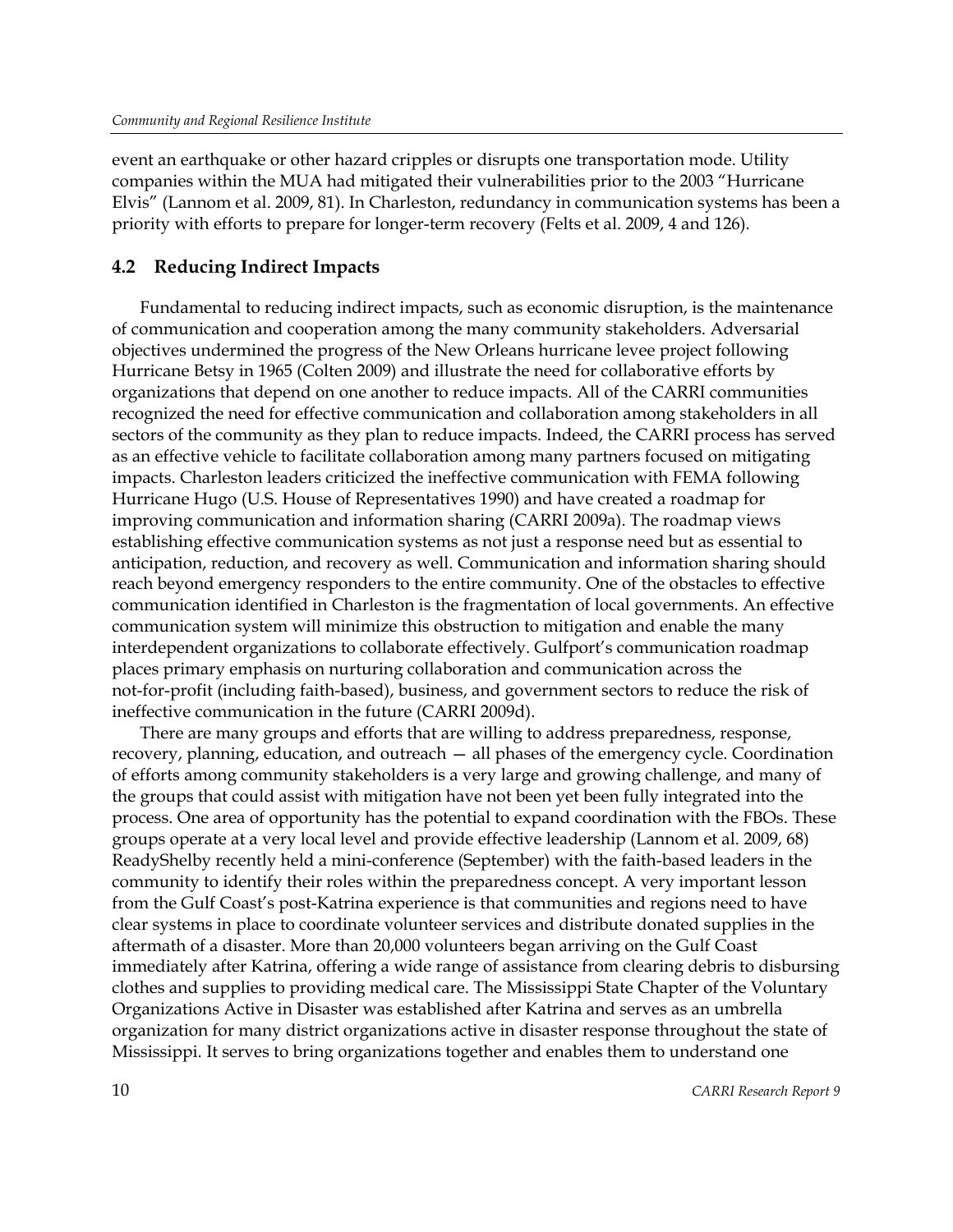another's work and facilitates collaboration while eliminating duplication of effort. There are also opportunities to coordinate training among volunteer and FBOs to ensure that they can work collaboratively when the need arises (Lannom et al. 2009, 22 and 66). Adequate preparations minimize the secondary and indirect impacts of an ineffective response to a hazard event.

Gulfport reported that it did not have an emergency coordinator in place before Katrina, and this impeded coordination. The CARRI Gulfport Team stressed the importance of coordination with and among NGOs and coordination between professionals and volunteers. The vigorous response of NGOs after Katrina brought thousands of individuals to the Mississippi shore, but an effective prearranged coordination may have enhanced their effectiveness. Key steps in taking advantage of what can be an overwhelming influx of eager arrivals include having procedures in place to register and credential volunteers, match skills with immediate needs, coordinate with government organizations that have specific response responsibilities, and shelter and feed the nonresident volunteers. Gulfport established a Hurricane Emergency Logistics Providers (HELP) organization to maintain readiness between hurricanes and to coordinate volunteers in the future (Lansford and Covarrubias 2008, 39, 48, 71–72; Gulfport CARRI Team 2009a). Gulfport's ongoing recovery is also served by new volunteer coordination capabilities through Hands On Gulf Coast and the United Way of South Mississippi's Volunteer Gulf Coast (Gulfport CARRI Team 2009c, 4).

Adequate insurance is often what enables property owners to move forward with repairs and replacements. Gulfport's recent experience highlights critical insurance concerns. If the public is reluctant to purchase coverage, there will be a clamor for disaster relief following an extreme event. The Gulfport researchers suggest that an all-inclusive *ex ante* disaster coverage would focus on future events and encourage structural modifications to mitigate damages (Lansford and Covarrubias 2008, 40). Problems that emerged in the wake of Katrina were a spike in insurance rates and company-imposed limits on the areas where policies would be available. Both corporate adjustments made it difficult for property owners to obtain policies for future events (Lansford and Covarrubias 2008, 12). Purchase of business interruption insurance is another strategy to reduce future impacts of disaster on the purchaser. Business interruption insurance payouts to the city of Biloxi after Katrina provided access to \$10 million to fuel its recovery and minimize long-term indirect impacts (Lansford and Covarrubias 2008, 40).

Despite huge payouts associated with the exceptional number of hurricanes in 2005, the insurance industry experienced healthy profits in 2004 and 2006. Nonetheless, the federal government has reported that the insurance industry is unprepared to pay for a mega-disaster (Lansford and Covarrubias 2008, 41). Struggles to secure payment from insurance companies have been a fairly common complaint on the Gulf Coast (Ghosts of Katrina Conference 2009). So, even those with coverage faced challenges putting their coverage to work.

Creation of local relief funds or other financial instruments to overcome the impacts of a disruption enable a community to reduce indirect impacts and to move swiftly to rebound without relying entirely on state or federal aid. Gulfport fortunately had a budget surplus that it used to cover essential expenses while the city's economy began generating tax revenue again (Lansford and Covarrubias 2008, 40). Mississippi Governor Haley Barbour established a recovery fund to collect and coordinate the distribution of donations for hurricane victims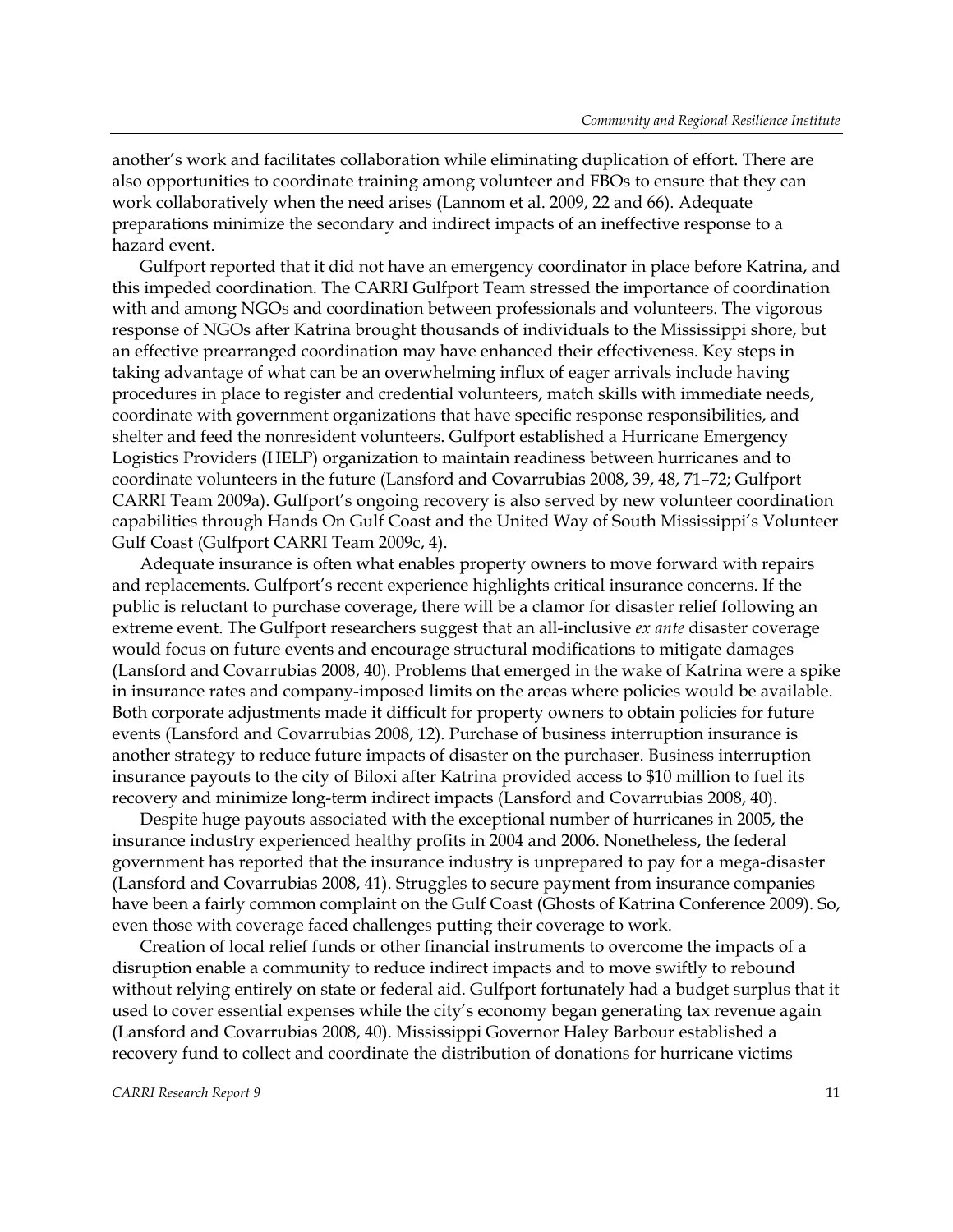(Gulfport CARRI Team 2009c). The Calvert Foundation, an independent nonprofit, established a "Gulf Coast Recovery Initiative Note," and this investment tool enabled private investors to funnel proceeds to local nonprofits that were underwriting low-cost housing, micro-loans, small businesses, and other community development initiatives (Lansford and Covarrubias 2008, 47). In addition, a local credit union created Hurricane Relief Certificates of Deposit that enabled concerned investors to participate in the recovery (Lansford and Covarrubias 2008, 48). After Hurricane Hugo, the South Carolina legislature created the Local Option Sales Tax with the goal of giving communities greater autonomy in using sales tax revenue. However, this financial arrangement functions more as a tax swap rather than a new source of revenue to help with recovery. Greater local financial autonomy was recommended to improve resilience (Felts et al. 2009, 47–48).

Another mechanism to improve resilience is to promote personal savings. The notion that low-income populations are more vulnerable and the common demonstration that wealthy are able to recover with less delay after an extreme event underscores this resilience device (Morrow 2008; Enfield 2004; Cutter 2000; Liverman 1990).

Central to the concept of resilience endorsed by the three communities was the establishment of ongoing, perpetual mitigation planning and training efforts. The CARRI process functions in part to highlight and coordinate such efforts that were under way and to promote their continuation. Memphis reported that there were numerous organizations involved in its Catastrophic Planning Initiative. This effort includes scientific research on the potential impacts of an earthquake, and the results provide emergency planners with credible data for planning. The Urban Area Security Initiative provides a means for counties in the Memphis area to plan, coordinate, and conduct training exercises for emergency responses. Other state and university efforts promote awareness of hazards and thereby sustain readiness. Charleston area officials maintain and update plans for a variety of hazards in coordination with the South Carolina Emergency Management Department. In addition, the state agency conducts an annual drill involving local emergency response personnel (Felts et al. 2009, 111–128). Since Katrina, Gulfport has developed a Comprehensive Emergency Management Plan to address some of the administrative shortcomings of its prior arrangements (Lansford and Covarrubias 2008, 39). Its leaders also recognize the value of regular drills and exercises. One of the promising elements of its planning is an effort to provide training and coordination with faith-based and voluntary organizations (Lansford and Covarrubias 2008, 73–74).

A cornerstone of a resilient community is the inclusion of stakeholders from all areas of a complex society in the community decision making processes. Federal environmental policy requires that those directing actions involving federal dollars consider the impacts of low-income and minority citizens. Initially applied to U.S. EPA actions, former President Clinton's environmental justice executive order has been incorporated, with mixed effectiveness, into FEMA planning (Colten 2007). CARRI's resilience planning places a priority on inclusiveness in planning and decision making (Morrow 2008). If we consider a community only as resilient as its weakest link, then resilience planning must extend to all stakeholders. Resilience is not just a technological remedy but must embrace a community's "essential resilience" (Laska 2009). Engagement of stakeholders from all quarters has been central to the Memphis CARRI process, which includes representatives of government officials from all levels,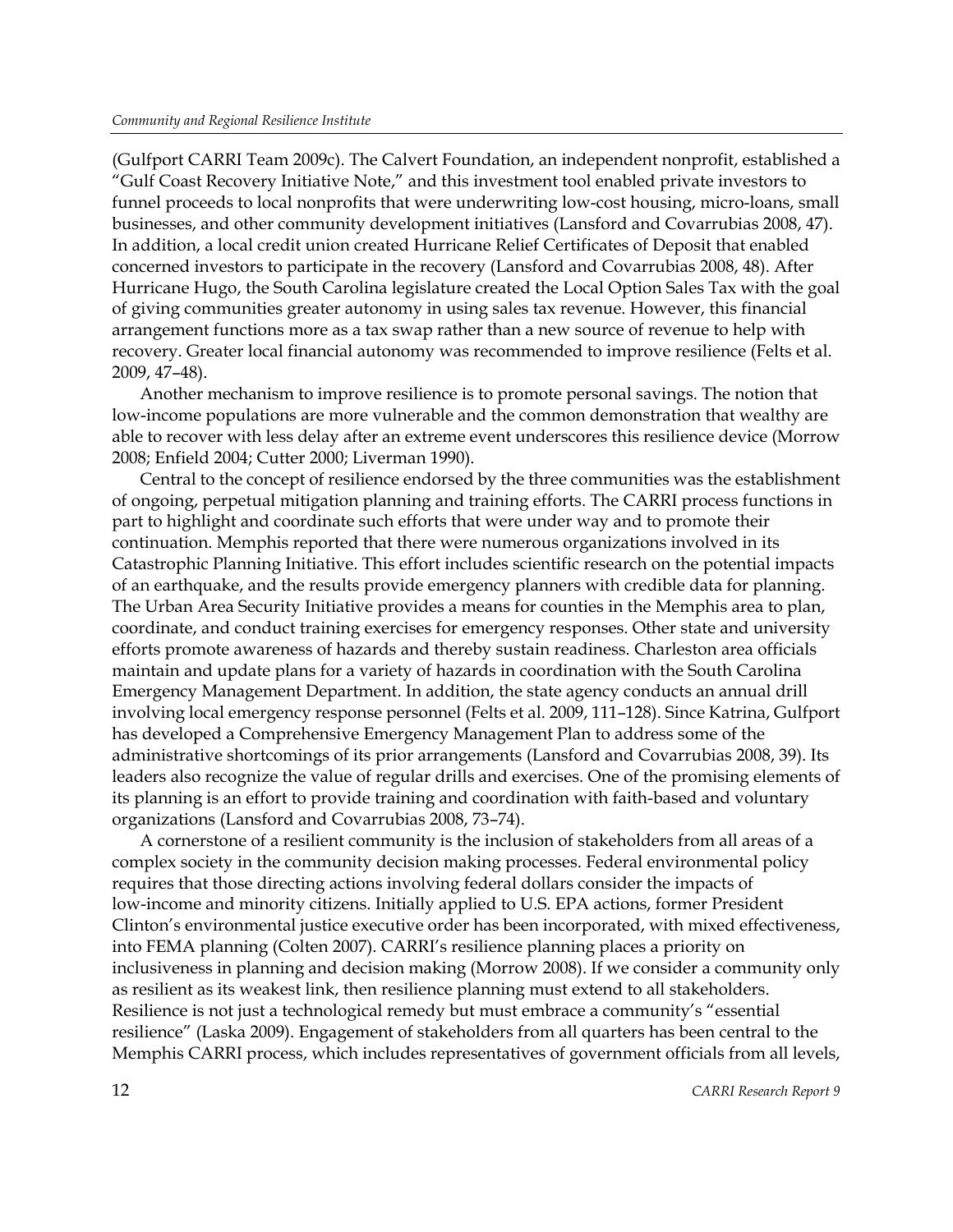and also business groups, NGOs, and FBOs (Lannom et al. 2009, 14–16). CARRI Gulfport emphasized the need to strengthen strategic partnerships with community organizations and involve them in decision making and planning (Lansford and Covarrubias 2008, 49; CARRI 2009d). Charleston's resilience process sought to include the "full fabric" of the community in its advisory group (Felts et al. 2009, 139), as did the other case-study communities.

One of the more obvious lessons learned from Hurricane Katrina was the need to establish mechanisms for the full participation of emergent organizations. Particularly in the absence of an effective federal response along the Gulf Coast, voluntary and spontaneous groups filled many voids in the response and initial recovery efforts (Colten et al. 2008). Making a place for such emergent groups to participate, without interfering or sacrificing safety, is essential to resiliency. Protocols that allow emergent groups to assist professional emergency responders can accelerate the response to a calamity. Charleston has established a mechanism for the United Way to coordinate the efforts of professional and voluntary organizations (Felts et al. 2009, 128). Volunteers Active in Disasters (VOAD) is now a presence in the Charleston Tri-County region and is currently under contract with Charleston County and is housed at United Way. United Way also manages the Tri-County 211 system, which provides information on community health and human resources. One outcome of the CARRI process in Memphis is an effort to reinvigorate the VOAD to increase the community's self-reliance; encouraging participation by nontraditional agencies, private sector, and NGO groups is an opportunity to address vulnerabilities (Lannom et al. 2009, 69–70). Gulfport reported that citizen self-sacrifice was an essential element in the community's response to Katrina. Two of the CARRI Gulfport roadmaps stress the importance of ensuring effective communication among the various organizations and also the need for families and individuals to be self-reliant (CARRI 2009d and 2009e).

Efforts to establish resiliency may be less effective unless communities maintain and constantly upgrade plans and procedures. Resilience is an ongoing process (Manyena 2006), and lessons of the past must be relayed to the next generation (Colten and Sumpter 2009). Gulfport authors argued that it is essential to integrate the concept of adaptation to hazards into citizen discourse through ongoing education (Lansford and Covarrubias 2008, 9). Examples from Gulfport include the role of established NGOs and government bodies regularly providing information to small businesses. The Red Cross and the Small Business Administration help disseminate vital information on hurricane preparedness on a regular basis (Lansford and Covarrubias 2008, 47). Family and individual resilience is also a major focus of CARRI Gulfport (CARRI 2009e). The CARRI Advisory Group in Memphis, likewise, stressed the importance of ongoing training to maintain resilience. One tool used to reach the public was a series of television public service announcements and also a three-part series devoted to earthquake preparedness. A range of public outreach and education efforts is part of the Memphis resilience strategy (Lannom et al. 2009, 66). Lessons learned can then be folded into regular training and practice drills.

Social vulnerabilities, such as poverty and poor education, can reduce a community's resilience. Addressing and diminishing core social problems can enhance resilience and thereby reduce the diversion of recovery resources. Important steps include identifying those areas of a community where chronic vulnerabilities exist (Cutter et al. 2000) and then charting a course to address those ills. Charleston reported on several vulnerable populations — impoverished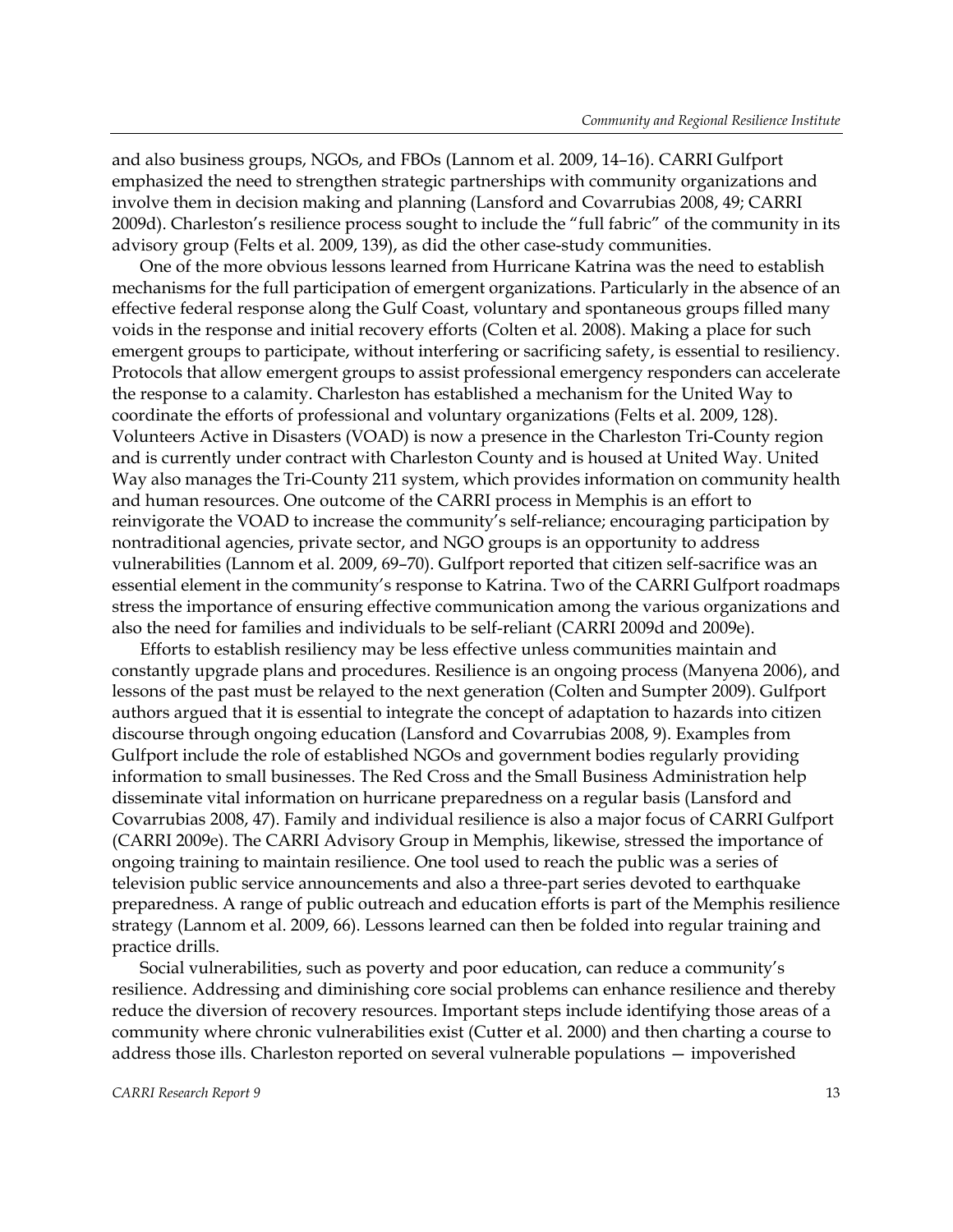residents, senior citizens, and also tourists. The large number of federal employees provides some degree of economic resilience since these workers will not suffer payroll interruptions and thus will buoy the economy after a disruption. Vigorous economic development projects continually seek to expand the employment base, but the tourism economy requires a sizable pool of low-wage workers which maintains a near-poverty population. Projects are under way to create mixed-income housing and reduce the concentration of poverty in parts of the Charleston urban area (Felts et al. 2009, 15–16). Retirees in the Charleston area tend to have adequate financial resources, but they may lack family networks, mobility, and physical capabilities to make them resilient (Felts et al. 2009, 41–42). The region continues to attract retirees, and local officials recognize the need to include them in resilience preparations.

Lack of education tends to increase vulnerability and commonly is associated with poverty — further reducing the resiliency of some citizens. Efforts are under way in Memphis to identify locations where resources for resilience are in short supply, but where community cohesion is strong. Local organizations can then target these areas for training to overcome the personal inabilities of the residents to prepare on their own (Lannom et al. 2009, 47). By identifying vulnerable populations, more efficient use of resources is possible. Another fundamental concept that the Memphis team identified was that residents must be prepared to be self-reliant for a period of time after a massive disruption (Lannom et al. 2009, 81). This concept is emphasized by the Gulfport group as well (CARRI 2009e). While these steps do not eliminate the underlying cause of poverty or inadequate education, they seek to reduce vulnerabilities that result from them and thereby enhance resilience.

Gulfport's recent experience with Hurricane Katrina ran counter to some typical discussion of vulnerable populations; that is, the most vulnerable tend to live in the most hazardous locations (Colten 2005). Provisions in the evacuation system need to be improved to enable vulnerable citizens to move out of harm's way (Lansford and Covarrubias 2008, 42). Various economic development projects after Katrina have tried to promote better employment opportunities and thereby reduce poverty (Lansford and Covarrubias 2008, 43). Affordable housing for low-income residents remains a critical concern after Katrina, as does the provision for mental health services (Lansford and Covarrubias 2008, 66 and 70; CARRI 2009c). The elimination of vulnerabilities continues to challenge the CARRI communities.

#### **5. RESPOND**

Hazards researchers have directed considerable attention to the response phase. It covers the initial deployment of emergency personnel and resources in the period immediately before, during, and after a hazard event. Most communities staff basic emergency response personnel (Tierney 2009) such as fire departments, police, and emergency medical responders, while states maintain National Guard units and emergency preparedness agencies as supplemental to local resources. Day-to-day operations consume the time of municipal personnel, and even before 1940s-era Civil Defense plans spelled out formal emergency response activities, they were important to a community's response to large-scale hazard events. But much of the planning for their participation has been limited to the emergency response phase, the immediate aftermath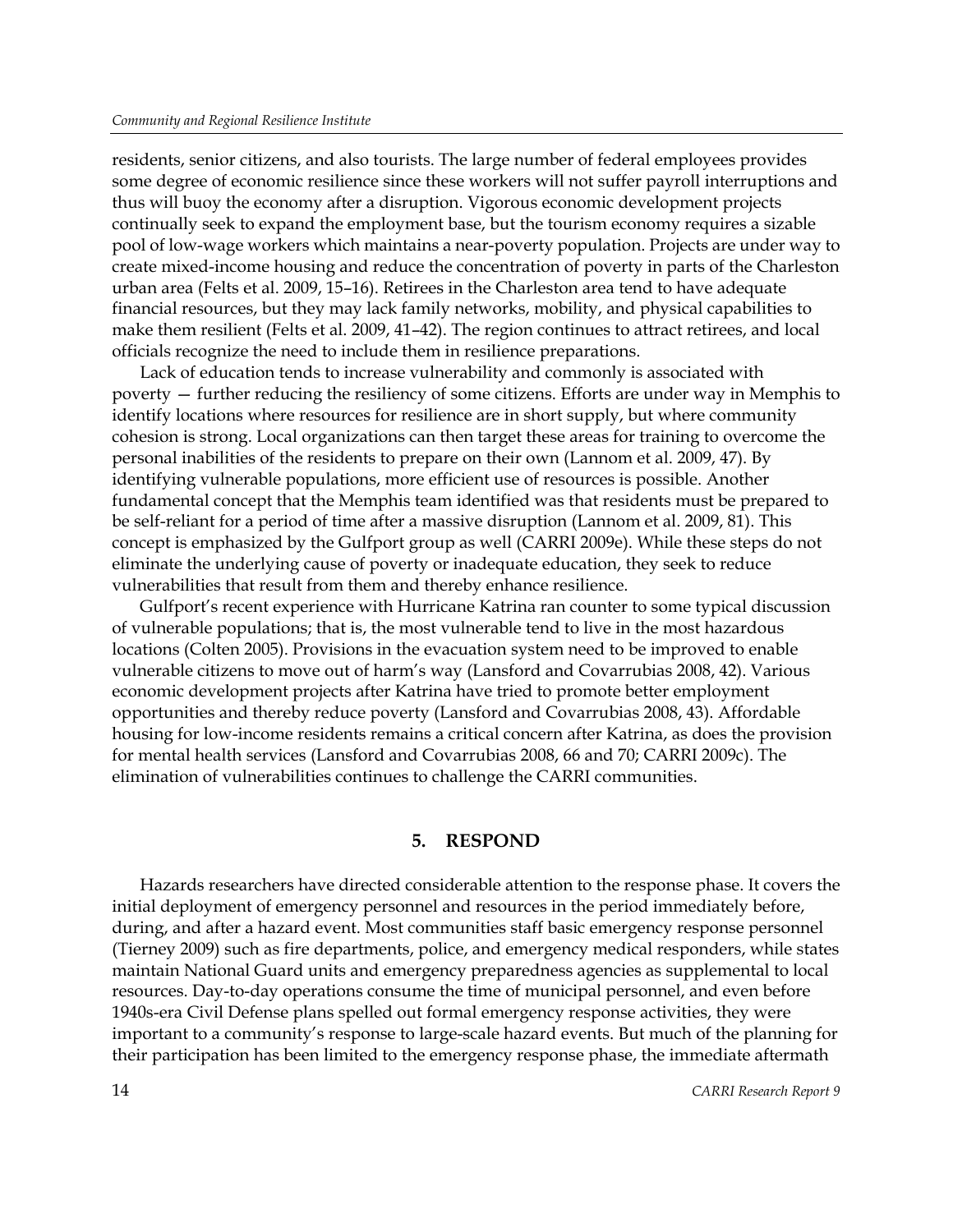of a disruptive event. Resilience demands that the emergency response overlap with the restoration period (Colten et al. 2008), and community response should be designed to continue seamlessly through this transition.

This section considers pre- and post-event responses (Tierney 2009). Pre-event actions include issuing warnings and putting emergency plans into operation and, when possible, mobilization of emergency personnel and equipment, evacuation, and other essential protective measures. For slow-moving hurricanes, river flooding, and pandemics, ample notice is usually available, but for tornados, earthquakes, and chemical plant explosions, the warning period is brief or nonexistent. Nonetheless, for events with minimal advance notice, pre-event response includes maintaining the capacity to respond effectively — the anticipation element of resilience. Post-event response includes such steps as emergency search and rescue, stabilizing local conditions, secondary evacuation, providing initial medical and mortuary services, and restoring fundamental social order. These actions typically occur within hours or days of an event.

#### **5.1 Pre-Event Response**

A first step in the pre-event response is to operationalize monitoring, forecasting, and warning systems. Charleston and Gulfport have access to National Weather Service forecasts and warnings for hurricanes, and in the pre-event response stage, communities pay close attention to that information and use it to deploy resources. These national programs provided ample warning for their most recent encounters with tropical cyclones — Hugo in 1989 and Katrina in 2005. Warnings prompt responses by South Carolina's incident command system (Felts et al. 2009, 121). Charleston County also has a reverse 911 system, an automatic telecommunication mechanism that can dial all numbers in a community and issue warnings to individual residences (Felts et al. 2009, 3). Memphis encountered a serious "straight-line" wind event in 2003. Although it has monitoring and warnings systems for tornados, the so-called "Hurricane Elvis" provided a surprise event and prompted discussion of creating a distinctive warning for such events (Lannom et al. 2009, 78–81). Truly prepared communities are constantly reassessing and adapting their response procedures.

Following warnings, communities should implement the first stages of their emergency plans. For coastal communities facing hurricanes, this typically includes evacuations. Charleston area residents staged a fairly successful evacuation prior to Hugo in 1989, and the region was able to test its evacuation plan when Hurricane Floyd bore down on the Carolina Coast in 1999. Congestion characterized both the 1989 evacuation and the 1999 trial run and enabled a reassessment of the region's transportation system. Subsequently, the area's Council of Governments developed a comprehensive transportation plan (Felts et al. 2009, 71–72), and the CARRI advisory group has issued a roadmap for transportation and mobility improvements specifically oriented toward an effective response to a hazard event (CARRI 2009b). Charleston-area CARRI participants observed that the region's infrastructure is "transit unfriendly" and advocate transit-oriented development that includes transit centers as part of new developments (Felts et al. 2009, 77). Establishing strategically distributed centers would aid emergency evacuation for those who rely on public transit. Gulfport ordered a mandatory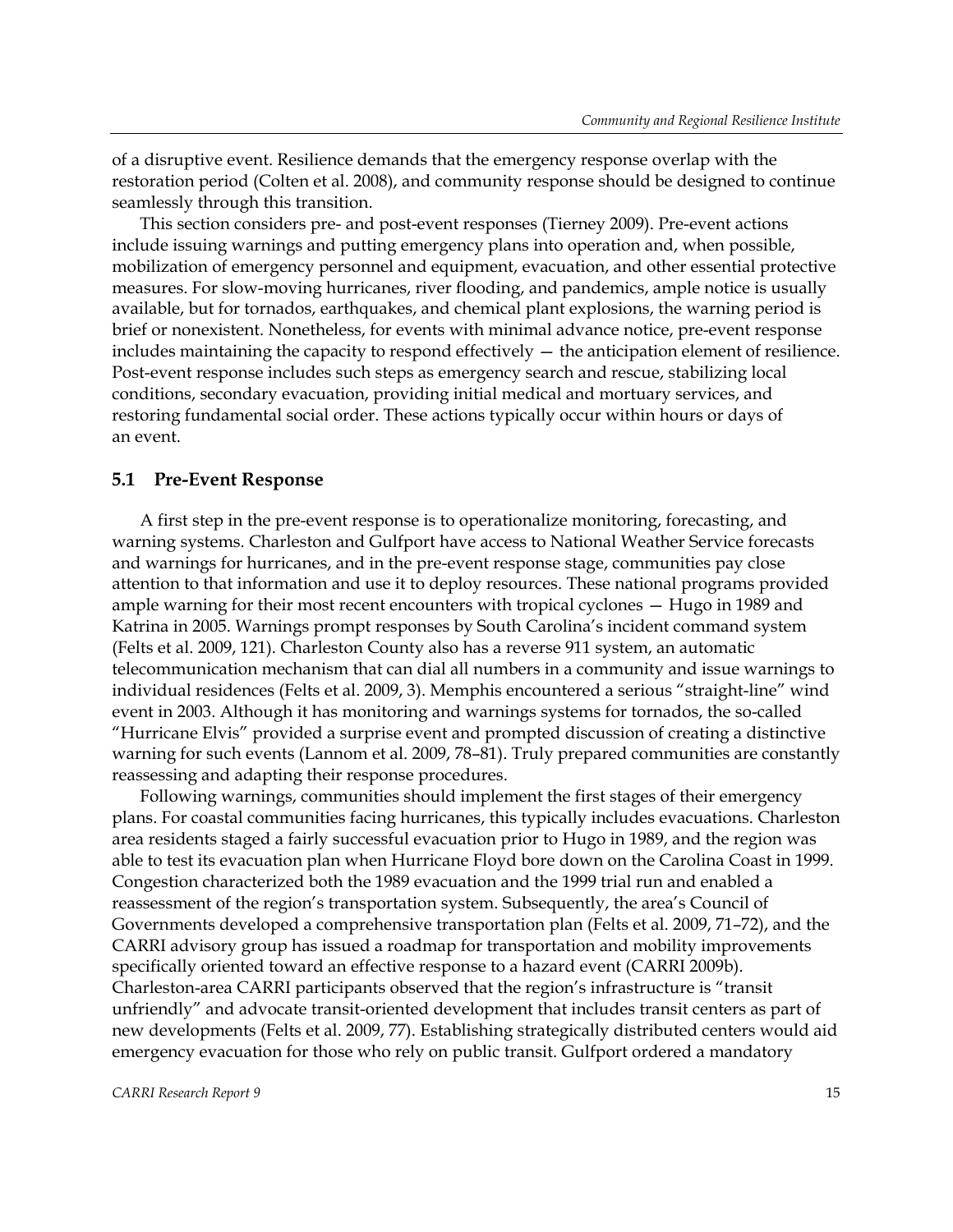evacuation of the lowest areas, and many residents fled before Katrina made landfall. Higher areas, which included hospitals and their hard-to-move patients, were not subject to an evacuation order. As was the case when Hurricane Camille made landfall in 1969, some residents declined to evacuate (Barr 2005). Plans for evacuation exist, yet Gulfport has no "current hurricane evacuation study" (Lansford and Covarrubias 2008, 53). The community's recent experience (including Hurricane Gustav) provides ample data to evaluate its evacuation's effectiveness. The great promise lies in educating people as to the importance of evacuation.

Positioning emergency supplies, personnel, and finances represents the next pre-event response. All three case-study communities have well-organized plans for pre-positioning medical and public safety personnel for impending hazard events. Although many of the structures housing medical facilities are vulnerable to extreme events, redundancy, particularly in Memphis and Charleston, offers some measure of resilience in terms of the emergency response phase. Opening and making emergency facilities and shelters available is the logical sequel to positioning supplies and staff.

Communicating with populations is another critical dimension of the pre-event response. All communities report coordinated systems to disseminate warnings and guidance. The Charleston reverse 911 system is an example, as are the warnings offered by the National Weather Service. Memphis reported that poor communication following the 2008 tornados produced public dissatisfaction, thus underscoring the need for effective communication before and following an event (Lannom et al. 2009, 85). Gulfport officials found that "texting" provided a more reliable means of communication after Katrina, and now they include that mode of communication in their planning (Gulfport CARRI Team 2009b). Finally, local news teams play a vital role as well in major media markets.

#### **5.2 Post-Event Response**

In the immediate aftermath of a hazard event, emergency personnel initiate search and rescue for survivors, along with identifying the deceased. All communities reported plans for a coordinated emergency response. Local, state, and federal emergency preparedness organizations are poised to collaborate on emergency phase activities. Gulfport and Charleston have had recent experiences with massive hurricane strikes, and both reported that in addition to full-scale mobilization of their own personnel, having a sizable military presence in their communities added valuable human resources to the task (Felts et al. 2009, 14; Lansford and Covarrubias 2008, 27). Charleston has county-level Emergency Operations Centers that coordinate emergency law enforcement, fire, and medical responses in the region (Felts et al. 2009, 124). Memphis emergency personnel responded to "Hurricane Elvis" in 2003 and the tornado outbreak in 2008. While the responders' self-assessment found their actions satisfactory, some local residents voiced dissatisfaction with the government's outreach — suggesting room for improvements (Lannom et al. 2009, 85).

Sheltering and providing for displaced residents is the next vital step in post-event response. Gulfport has the most extensive recent experience with this phase. Shelters and provisions were in position before Katrina, although demand for food and water quickly exhausted resources on hand (Lansford and Covarrubias 2008, 26–27). While shelters and emergency facilities were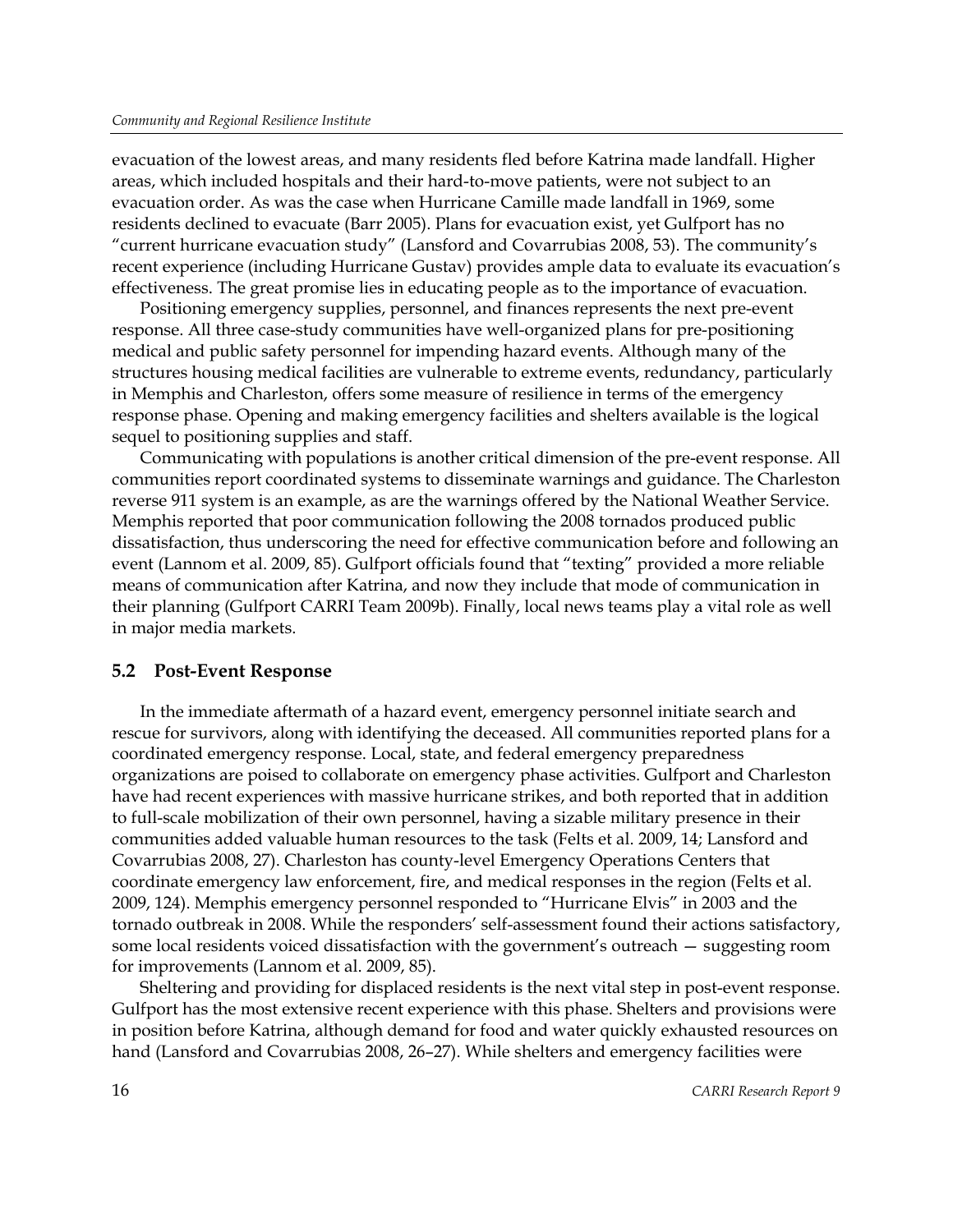operational following Katrina, the extent of damage caused by the storm strained their ability to deliver services for an extended period of time following the event (Lansford and Covarrubias 2008, 26–27). In addressing lessons learned from Katrina, local authorities have reassessed the administration of shelters and recommended adaptive management with local leadership (Lansford and Covarrubias 2008, 45; see also CARRI 2009c).

Restoring order is another fundamental stage in a community's response. There is always the threat that civil disorder can erupt as normal conditions devolve following an extreme event (Tierney 2009). Memphis reports that its normal law enforcement plan provides a framework that will maintain order through a disruption (Lannom et al. 2009, 88). Charleston notes that the large number of military stationed in the area could provide additional assistance following an event (Felts et al. 2009, 52; Lansford and Covarrubias 2008, 28). Since the military's primary responsibility is not local response, local planners cannot expect those personnel to remain in the area if they are dispatched elsewhere. Gulfport's recent experience highlights important aspects of restoring order. Fires, both structural and woodland, broke out following the 2005 hurricane and challenged firefighting organizations that had lost equipment in the storm (Lansford and Covarrubias 2008, 27). Gulfport also noted the potential for terrorism and disease outbreak in the wake of an extreme event as concerns for local law enforcement and other members of the emergency response community (Lansford and Covarrubias 2008, 34). Fires, terrorism, epidemics, and economic failure after an event can expand the disruption and can strain already taxed mechanisms in place to maintain order.

Damage assessment and prioritization of repairs is another post-event procedure. Public utility firms in Charleston, Gulfport, and Memphis all have tested procedures to identify failures in their electrical grids and to direct crews to address them (Memphis Urban Area Capstone Meeting 2008; Charleston CARRI Advisory Group Meeting 2009; Ghosts of Katrina Conference 2009). State highway departments and municipal street and public works crews perform similar assessments with bridges and roads. Following Hurricane Hugo, for example, the Corps of Engineers assisted with damage assessment in Charleston (USACE 1990, 19). Mississippi Power put a well-rehearsed response into action after Katrina and swiftly assessed its situation and needs in 2005 (Smith 2009b).

Following damage assessment, the many interrelated companies and agencies must initiate coordinated efforts. After Katrina, Gulfport-area officials sought to open main arteries and swiftly restore energy supplies. Mississippi Power was able to deliver electricity throughout its service territory ahead of its initial projections (Ghosts of Katrina Conference 2009; Smith 2009b). Plans for the Memphis utilities, airport, and port incorporate resiliency into their strategies to mitigate vulnerabilities and to resume functions (Lannom et al. 2009, 81 and 91). After Hugo in 1989, the Corps of Engineers provided technical assistance to state agencies in reopening critical transportation links that included navigation control facilities (USACE 1990, 16–18). Charleston emphasizes the importance of effective communication to ensure the respective agencies can implement post-event responses, including repairs. The multiple responding organizations must share information, blend talents, and work cooperatively.

In addition, mobilizing human capital in response to an event is vital. Memphis found that its citizens decided to remain in the city in the face of a nineteenth-century yellow-fever epidemic. Doctors, nurses, priests, nuns, brothers, sisters, and friends all volunteered to care for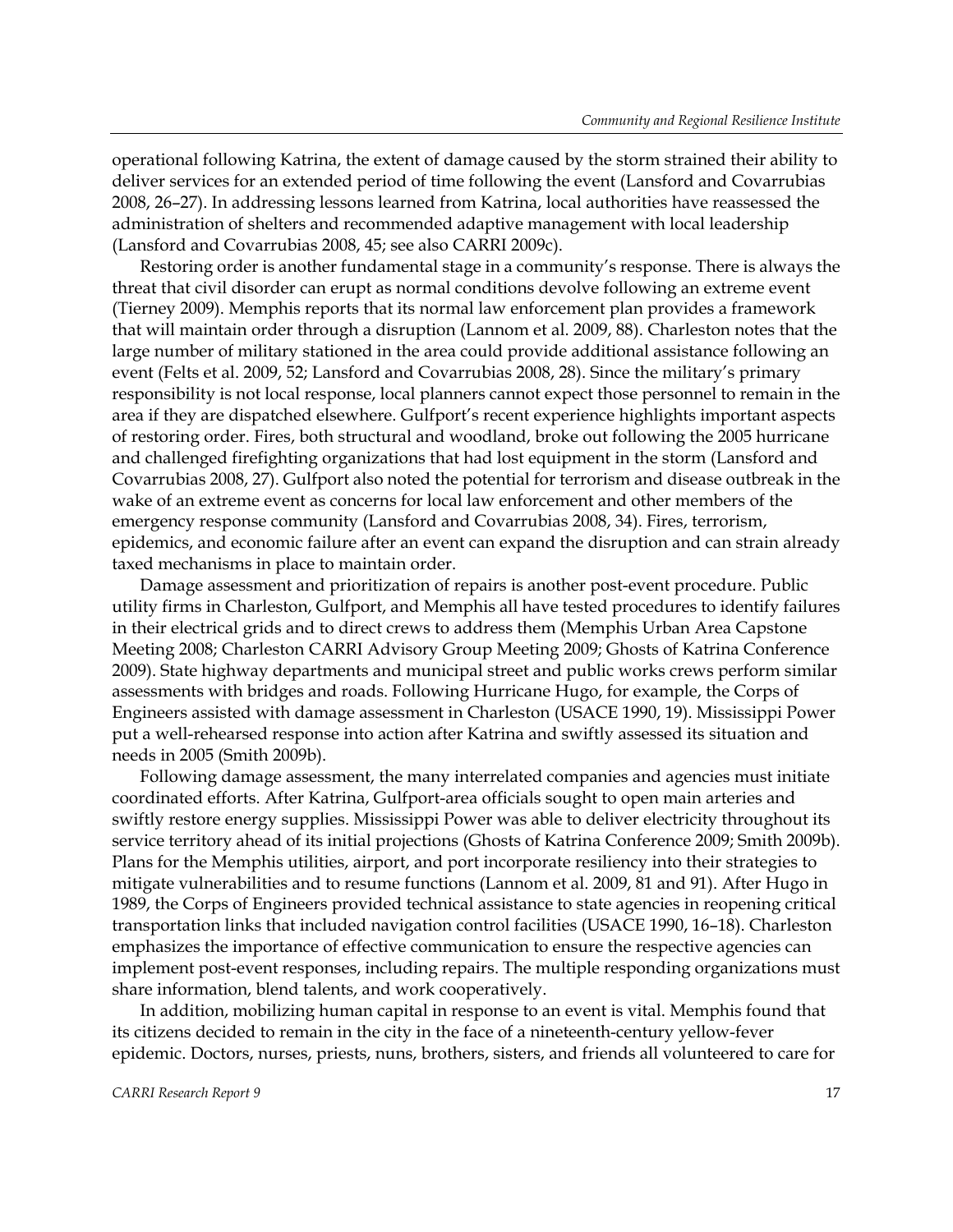one another throughout the course of the epidemic. The duration of the epidemic was daunting and certainly influenced the expression of resilience we characterize in hindsight. The community pulling together and refusing to abandon seems critical and obvious, but combining that with leadership and opportunities in a way that is relevant was key to Memphis' existence today (Lannom et al. 2009, 77, 78). Gulfport observers, likewise, concluded that deep attachments to a place compelled citizens to stay and participate in the immediate post-Katrina response (Ghosts of Katrina Conference 2009). Charleston's plan calls for including organizations and permitting emergent organizations to participate in the response phase (Felts et al. 2009, 118; CARRI 2009a). A resilient response, therefore, relies on thorough planning, capable execution under effective management, and the dedicated efforts of individuals and organizations acting in concert.

#### **6. RECOVER**

Recovery from a disturbance involves several stages. Following the emergency response, the rapid recovery includes the complete restoration of basic and essential utilities and services, along with sheltering government operations, residents, and commercial activities so that they can function, and resuming the basics of educational services and the economy. The rapid recovery phase may take weeks or months. Longer-term recovery may take many years and includes more complete rehabilitation and reconstruction of private and public buildings, a full-fledged restoration of all sectors of the local economy and other services. A resilient community seeks to recover rapidly, without sacrificing safety or equity. Following a calamity, communities generally adopt a goal of making the local landscape safer and better than before the event. While this goal is not always attained, it provides initial guidance for the long-term recovery phase depending on the scale of the damages sustained (Colten et al. 2008). Long-term recovery also includes a commemorative element by which communities seek to remember the losses and the sacrifices of their residents. Although the concept of ecological resilience defines recovery as returning to a pre-disturbance state, that is not always desirable in a human community as society incorporates lessons learned into creating a better, safer, and more equitable community (Colten et al. 2008; Tierney and Burneau 2007).

Tensions will emerge over what priorities to follow and which goals to strive towards during the recovery process. Resilient communities that have developed recovery plans will be able to implement actions that were pre-agreed upon with less post-event debate, minimal delays, and with greater consensus. The nearly 2-year struggle to adopt a satisfactory recovery plan in New Orleans after Katrina is a prime example of the impediments that can emerge when a socially inclusive advance recovery plan is absent (Colten et al. 2008).

### **6.1 Rapid Recovery**

Following homeland security planning efforts in 2004, recovery plans became a priority in the Memphis urban region. Public bodies and private businesses have participated in developing recovery plans that emphasize the rapid recovery phase with less detail on the longer-term recovery phase, although recovery planning includes a 2-year time frame. Steps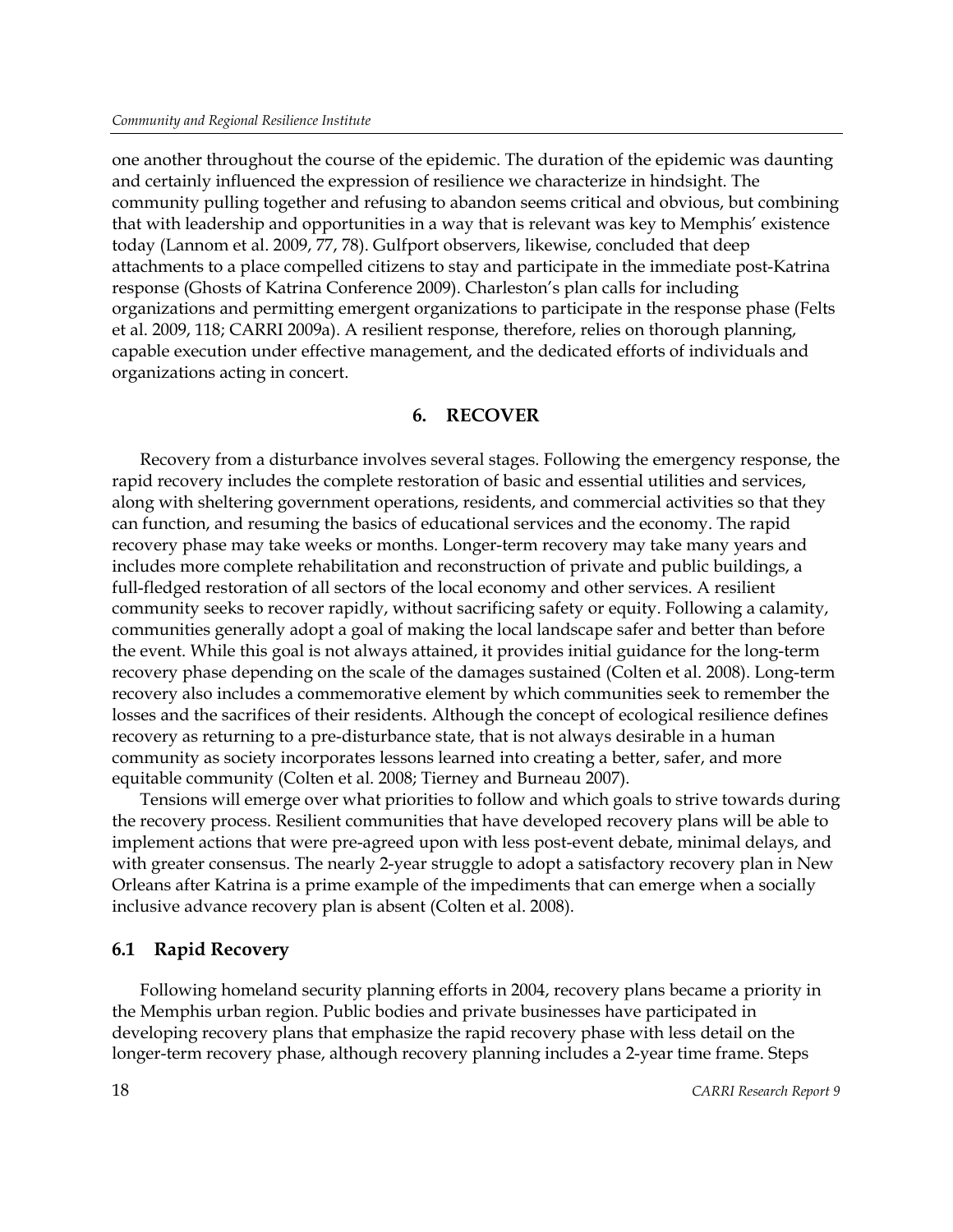have been taken to identify recovery needs and possible actions to address those needs (Lannom et al. 2009, 95); in 2009 Continuity of Operation/Continuity of Government (COOP/COG) training courses were held for all Urban Area Sensitivity Initiative (UASI) counties. Charleston operates within the South Carolina incident command system that emphasizes clear lines of authority and coordination of multiple agencies in the wake of an emergency (Felts et al. 2009, 121–122). After Hurricane Hugo in 1989, FEMA reported that "the minimal loss of life from Hugo can be attributed to the development and execution of an emergency preparedness plan by the state and local governments" (FEMA 1992, 35). While the same report notes elements in the rapid-recovery phase that needed improvement, the overall planning and management of the rapid recovery proved effective.

Providing adequate medical care for injured and traumatized victims is another fundamental aspect of rapid recovery. Many of Charleston's hospitals have adopted the incident command model to coordinate with public safety and emergency management agencies (Felts et al. 2009, 122). One goal is to ensure that authorities know which facilities are operational, thereby enabling them to direct victims to functional medical sites. Gulfport's Memorial Hospital had developed and tested emergency preparedness plans during previous hurricanes and was the only fully functioning hospital in the city by the end of the day following Katrina's landfall. Local emergency medical staff (EMS) operations coordinated with hospitals during the recovery phase (Lansford and Covarrubias 2008, 53). Memphis boasts a strong medical community, and local planning includes provision for "mass care and victim services." Nonetheless, there is concern that hospitals might be unable to accommodate all victims from a major calamity, and plans for using the resources of private practices could alleviate stress on hospitals (Lannom et al. 2009, 86).

Less explicit in the local case studies are rapid-recovery provisions for reassembling dispersed families and restoring basic social networks. In the wake of Katrina, despite massive telephone service disruption, cell phones, and their texting capabilities in particular, provided a critical means for family members and organizations to contact one another (Gulfport CARRI Team 2009b). The geographic scale and frantic nature of the secondary forced evacuation from New Orleans after Katrina, however, fractured many family and social groups, and it took months for social service organizations to create databases and reassemble families and other social groups. Preexisting networks such as churches and Mardi Gras Krewes and social clubs also served as informal communication webs to reconnect dispersed residents. The Vietnamese community in New Orleans, operating through its principal Catholic church, demonstrated remarkable resiliency in terms of restoring its own social connections (Airriess et al. 2007).

Restoring basic civic institutions is an obvious element in the community case studies. In the wake of Hurricane Hugo, strong municipal leadership in Charleston directed the restoration of city government. The city set up various emergency relief programs and provided leadership as the community moved into longer term recovery (U.S. House of Representatives 1990, 125). Currently, provisions for emergency operation centers enable law enforcement, fire, and other emergency service providers to coordinate their efforts following a disruptive event (Felts et al. 2009, 124–125). Gulfport suffered massive loss of police and fire department structures during Katrina's onshore passage. Ten of its 12 fire stations were destroyed or severely damaged (Lansford and Covarrubias 2008, 43). To guide restoration of civic institutions following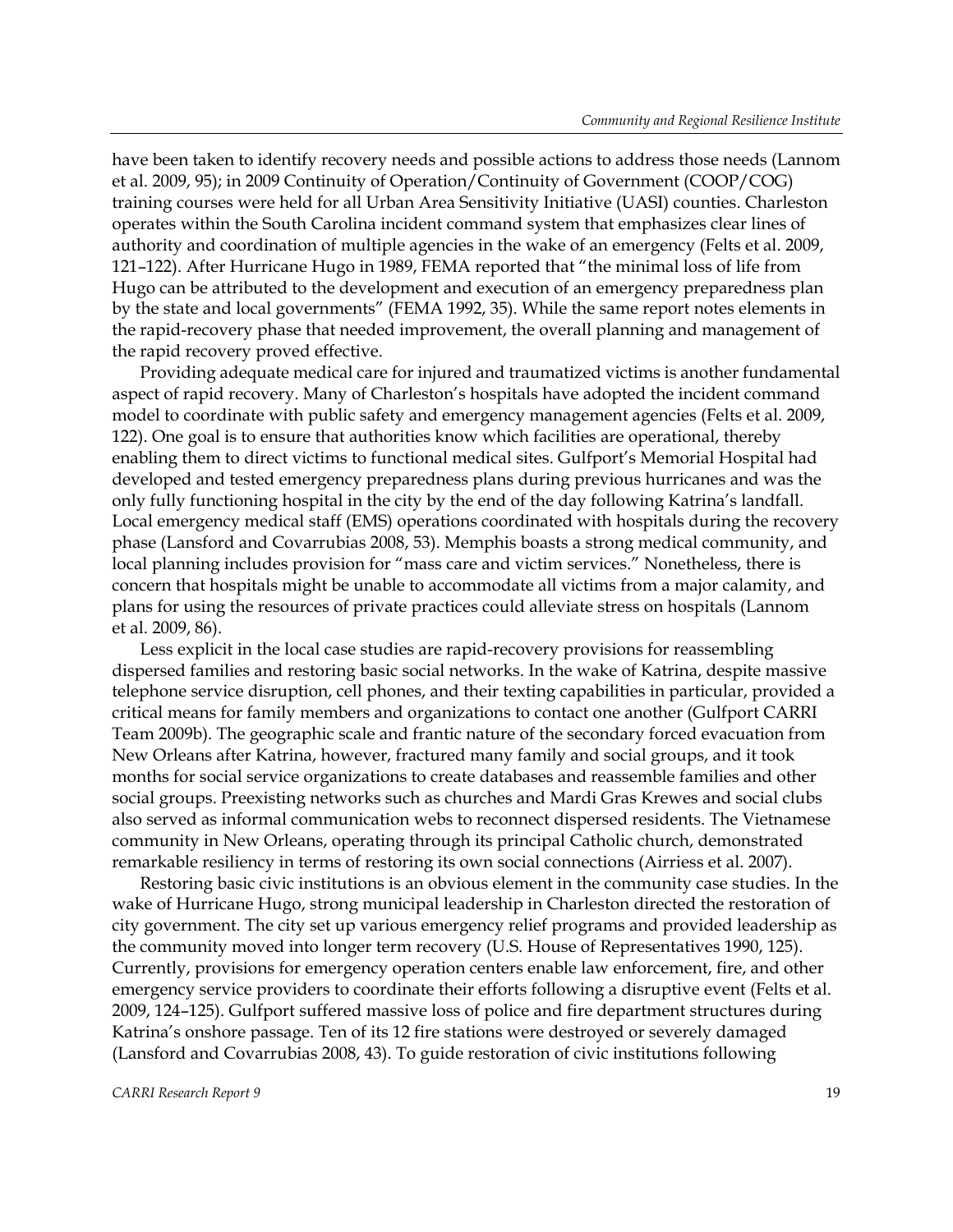disruption, Gulfport now has procedures in place to allow the mayor and the city's emergency manager to stay abreast of events and guide the rapid recovery efforts (Lansford and Covarrubias 2008, 51).

Reestablishing the basics of the local economy (hardware, grocery, pharmacy, gasoline, etc.) is imperative to allow residents to return and be present throughout the recovery. Private-sector efforts are most prominent in this element of rapid recovery. Giant chains, such as Wal-Mart and Home Depot, maintain emergency planning groups that help route supplies and reopen stores in disrupted areas (Lansford and Covarrubias 2008, 62 and 76–77; also see Colten et al. 2008). Rapid reopening of gas stations has emerged as one of the most critical functions. Not only are emergency vehicles dependent on fuel, but the massive utility and road repair crews, debris removal and cleanup teams and their vehicles, insurance adjusters, and residents returning to secure and restore their properties also require gasoline. For local business owners, restoring cash flow is essential to survival. A Gulfport restaurateur reported that he reopened as soon as power was restored and enjoyed a windfall of business preparing box lunches for utility crews operating in the devastated city after Katrina (Ghosts of Katrina Conference 2009). Rapid return of small businesses depends on adequate preparation by owners. To assist businesses that are too small to dedicate staff to emergency preparedness, the local chamber of commerce provides recovery planning assistance (Lansford and Covarrubias 2008, 76–77). The Memphis Chamber of Commerce is helping assemble preparedness checklists to aid small businesses, and classes and seminars in preparedness are available to small business owners in Charleston. Preparation of basic plans, sharing those plans with staff, and circulation of essential contact information among employees can provide solid footing for recovery.

Storm damage was particularly acute to the gaming industry in Gulfport, which by law had to operate on waterborne gaming facilities. Wind, storm waves, and surge drove most of the gambling barges onto land and forced the closure of the shoreline hotels and casinos. A massive infusion of corporate dollars enabled some casinos to reopen by New Year's Eve 2005 (Lansford and Covarrubias 2008, 63).

Charleston has a well-developed tourism economic sector, with many small businesses. Disruption by a massive hurricane could cause a severe interruption in the arrival of tourists and a related decline in tourism revenue. According to the Charleston case study, the presence of an elastic college-student labor pool, which can contract or expand as employment opportunities change, enables a resilient response by this sector (Felts et al. 2009, 56). Federal small-business loans also seek to provide a means to put local businesses back in operation. There seems to be room for expanding the connections between public recovery plans and private sector efforts.

The infusion of federal, insurance, and charitable funds for rapid recovery tend to have a positive impact on local economies. Repairs and initial reconstruction create jobs in numerous sectors — construction, food service, and lodging. While the short-term demands may strain local capacity, the infusion of funds is beneficial to the economy of impacted areas (Fontaine Company 1991, 16).

Restoring health and financial institutions is imperative to rapid recovery. Hancock Bank, based in coastal Mississippi, had plans to move its data operations to a secure location in Chicago and was able to restore basic operations remotely well before its damaged Gulfport headquarters was ready to be occupied (Ghosts of Katrina Conference 2009; Smith 2009a).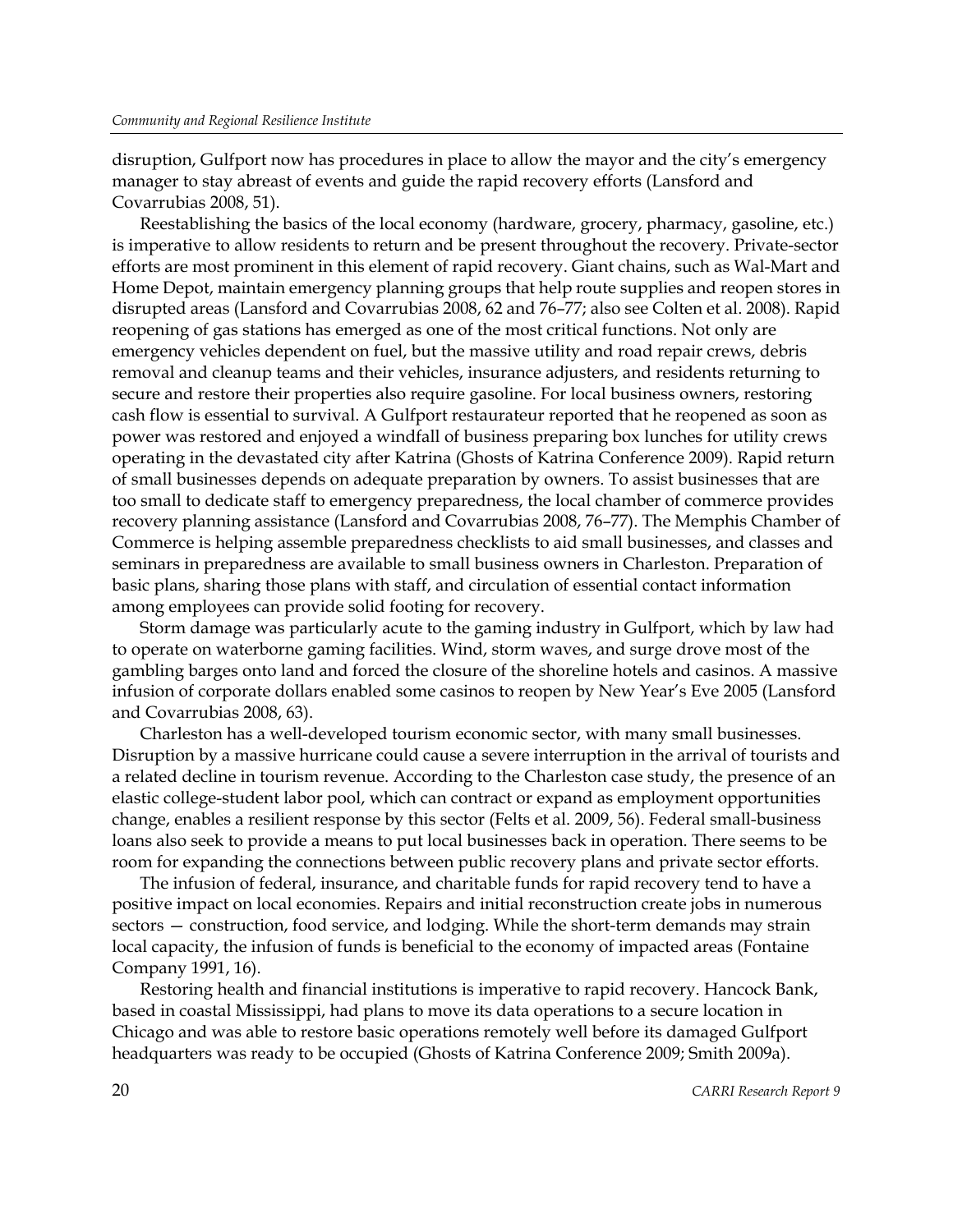Reopening core cultural and educational institutions is the final element of the rapid recovery process. Personnel returned to examine damage at educational institutions along the Gulf Coast within days after Katrina. While some buildings remained unusable nearly 4 years after the storm, concerted efforts by local school boards and university administrators sought to reduce the time schools remained closed (Ghosts of Katrina Conference 2009; Governor's Commission 2005). The Mississippi Governor's Report on Katrina indicated that enrollment in coastal area schools had reached 75% of pre-storm levels by December 2005 (Governor's Commission 2005, 124). Longer term recovery depended in part on restoration of the gaming industry, which provided a sizable part of the tax base for education (Governor's Commission 2005, 124).

### **6.2 Long-Term Recovery**

With the restoration of basic public works (roads, power, water, sewage, and garbage), public safety facilities (police and fire protection), and the rudiments of a local economy, restoration of residential housing becomes a prominent element of the longer term recovery. Hurricane Hugo, for example, damaged over 111,000 residences and destroyed over 9,000 among that number as it passed over South Carolina in 1989 (Fontaine Company 1991, 61). There was a surge of building permits, and at the 1-year mark, the governor's office reported that recovery in the housing sector was nearly complete (Fontaine Company 1991, 68). Despite the swift restoration, the governor's report expressed concern about the long-term quality of the repairs (Fontaine Company 1991, 69). And indeed, the historic preservation community reported many problems with poorly executed roof repairs that leaked after only a few years, causing a wave of delayed and secondary damages.

Following Hurricane Katrina, Gulfport and coastal Mississippi faced considerable housing challenges (Lansford and Covarrubias 2008, 11). Mississippi did not have a long-term housing recovery plan in place, but it initiated a housing needs assessment as part of its recovery effort. It sought to identify the immediate needs, select best practices for rebuilding (land-use zoning and building codes), and develop strategies to encourage safe construction in the region (Governor's Commission 2005, 65–68). The number of residences available in Gulfport was higher in 2006 than in 2000. This represents a rapid rebound in terms of houses. Yet, low-income housing was severely impacted, and the recovery of this sector was not as rapid as the overall trend, thereby limiting options for low-income residents (Lansford and Covarrubias 2008, 12). Thus, the housing recovery has been uneven. A CARRI-facilitated work group developed a roadmap for addressing certain aspects of the affordable housing challenges facing the community (CARRI 2009c).

Long-term recovery also encompasses restoration of local institutions and rehabilitation of facilities so they are safer, better, and more equitable than before the disruption. The involvement of Memphis agencies and organizations with displaced Katrina evacuees highlighted the importance of equitable recovery and brought that concern to the forefront of the Memphis resiliency discussions (Lannom et al. 2009, 96–97). Indeed, with its own low-income population, the MUA faces serious challenges, but it found elements of resilience within the most vulnerable places. Its long-term recovery planning seeks to identify, sustain, and

#### *CARRI Research Report 9* 21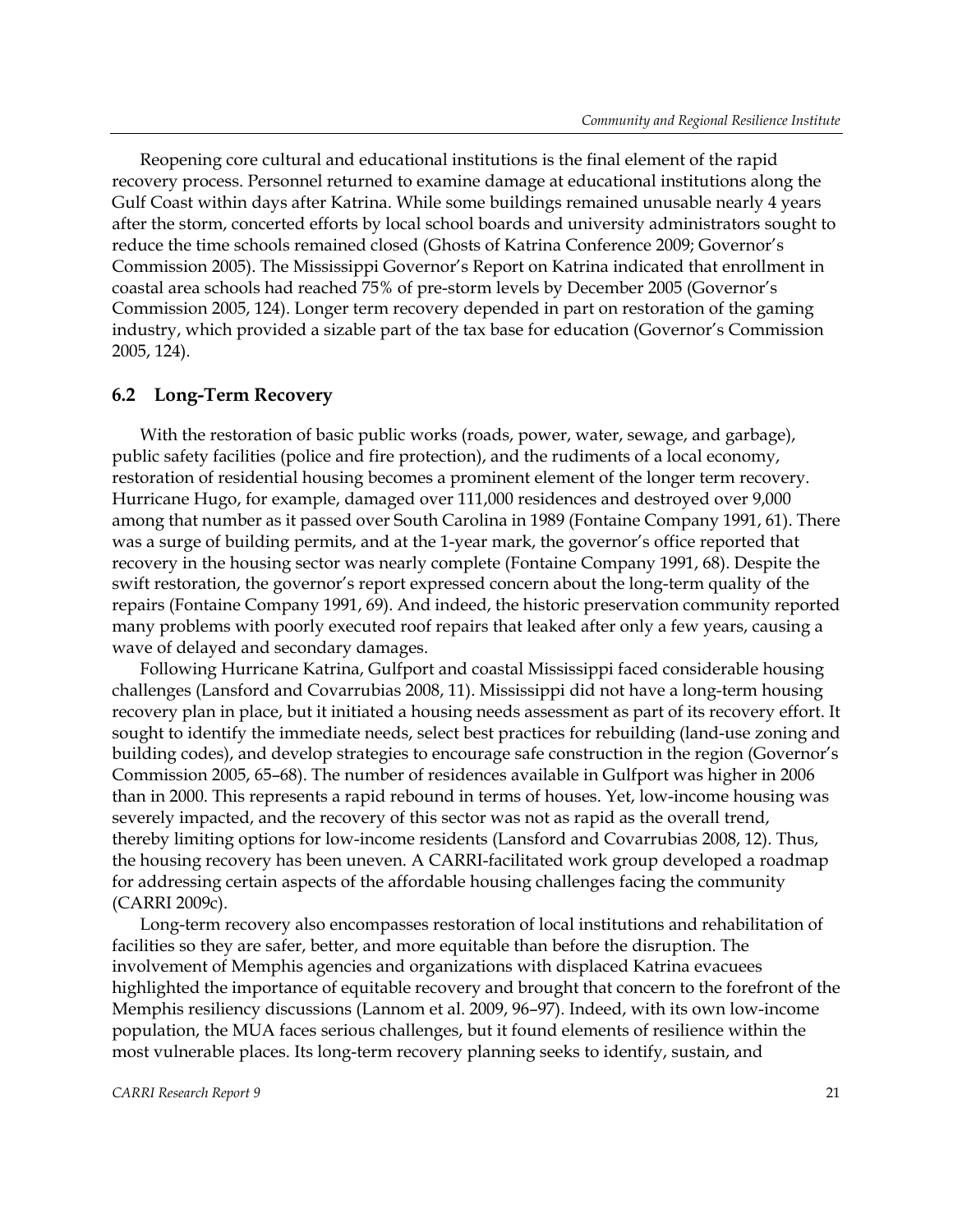strengthen resilience in the places where vulnerability and resilience coexist (Lannom et al. 2009, 98). Efforts to address the conditions that create vulnerable populations before an event reduce the diversion of community-wide resources during recovery.

Gulfport also reported on an additional element of the long-term recovery that has become prominent in post-Katrina deliberations. Mental health of residents has become an item of intense scrutiny since 2005, and long-term recovery efforts must encompass mental health. Experience in Gulfport has shown that many mental health providers left, at least temporarily, after the devastating storm. All the while, there was a growing need for mental health services for residents who endured the trauma of the storm and its aftermath. Planners need to provide increased mental health care and also encourage residents to take advantage of this service (Lansford and Covarrubias 2008, 71). The Gulfport Area Interfaith Disaster Task Force addressed this pressing need as part of a broader agenda to serve vulnerable populations. The group coordinated FBOs that desired to lend a hand and identified mental health as a critical recovery need. It brought in experienced trauma counselors to provide care for the caregivers and hosts an annual summit to maintain preparedness and share the lessons learned (Avila 2009).

Expanding and improving the local economic recovery is also part of the longer term process. Gulfport has adopted the transect model to guide its recovery efforts. This model strives toward community development that includes the full range of land uses and transportation options, and this model involves land-use analysis and zoning to direct redevelopment. In addition, due to the damage to the waterborne casinos, the Mississippi legislature quickly approved onshore casino construction after Katrina to allow restoration of this economic activity in safer locations. One of the critical lessons from Katrina has been the importance of having longer-term recovery plans on hand before a disruptive event. While Mississippi and Gulfport acted rapidly to modify existing regulations and plans, revamping plans in the midst of rapid recovery can distract communities from other more immediate needs. Furthermore, hurried development of plans during the rapid-recovery stage may ignore input from some stakeholders who have been displaced following a disruptive event.

The Katrina experience helped the Gulf Coast community understand the importance of a robust nonprofit sector to support both rapid and long-term recovery, and as a mechanism to facilitate integration of the needs of more vulnerable populations. Many local nonprofit organizations lost equipment, records, and facilities to Katrina, and there has been great emphasis within that sector to be well prepared for any future disaster.

### **7. CONCLUSIONS**

Several key observations emerged from the case studies that can serve as guideposts for other communities launching resiliency programs. Grouped into five broad categories, they include (1) engagement across the social and political spectrum of a community, (2) buy-in from local leaders and effective leadership, (3) communication and coordination among many interdependent organizations, (4) ongoing preparation and training that extends from anticipation and reduction, through response, to recovery, and (5) flexibility in plans to enable a more agile response to the unexpected.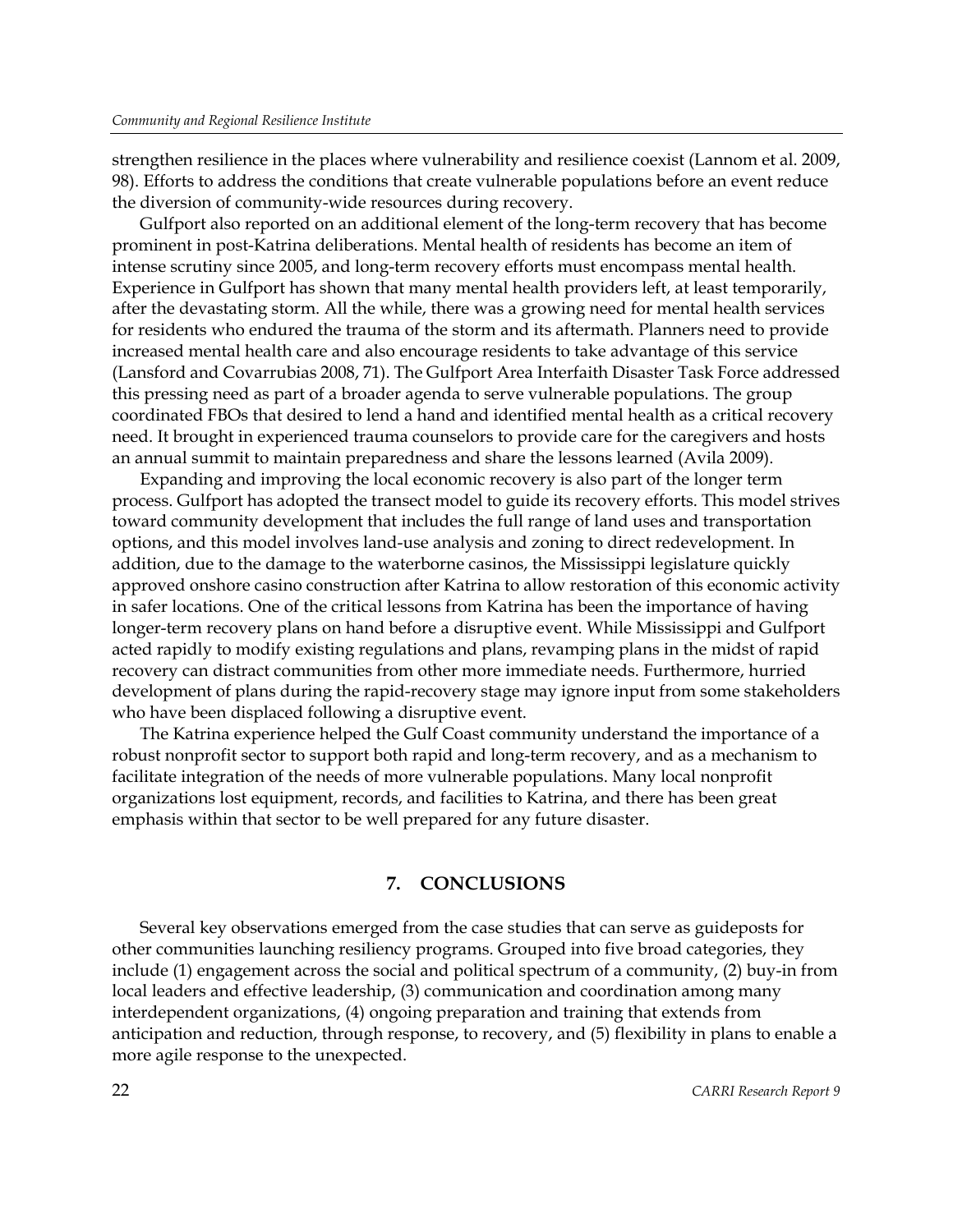Community engagement. All three case-study communities recognized that they have vulnerable populations. Some of these vulnerable populations also have important social networks and support systems that provided essential resilience. Community resilience requires the inclusion of those groups in the deliberation and planning stages not only to make sure they are not neglected but to tap their knowledge and resilient qualities. The development of viable plans demands integrating those with the greatest needs and those with technical expertise and resources to overcome existing gaps in resilience. Also, through engagement, all sectors of a community become aware of plans and resources that will be available in the event of a hazard event. Inclusive planning includes not just shelter and economic needs but provisions for mental health assistance to those who require such assistance after an event. As the Memphis authors concluded, "Resilience is about relationships" (Lannom et al. 2009, 109) — and engagement nurtures relationships.

Leadership. Effective and trusted leadership is vital to maneuvering through the challenges of preparing for and responding to a disruptive event. This quality is equally important at all levels — federal, state, local, and organizational. It also demands an effective and prearranged chain of command and allocation of responsibilities that is practiced, and refined, before an event occurs. Leaders must be responsive to their constituents and must also cooperate with their counterparts. They must be responsive to changing circumstances and be agile in dealing with overwhelming challenges. They also must support building resilience at the community level and assemble qualified and experienced teams to guide the process. It is also important that they and their teams review past responses and recoveries so that they go into a response with adequate understanding of what has worked in the past.

Communication and coordination. Through the stages of anticipate, reduce, respond, and recover, communities must establish and maintain effective and redundant means of communication and coordination. This involves both informal and formal social networks and also hard systems. The resilient community has encouraged the creation and perpetuation of communication and coordination before an event and, in doing so, has ensured it will function in the wake of a disruption. Communication must be inclusive and reach all segments of the population regardless of language. Complex interdependencies of many organizations are a characteristic of society, and effective communication and coordination maintain functional relationships.

Ongoing preparations and training. Developing resilience is a long-term process and one that demands perpetual preparation and training that extends to all segments of the population. Plans require regular reassessment and updating, and there needs to be means to pass lessons learned from the past to new leaders as they move into positions of responsibility. Regular training, drills, and exercises will maintain channels of communication and reinforce cooperation among organizations while honing skills. Appropriate educational opportunities, mitigation and response training, and dissemination of information to all segments of the community are another perpetual obligation of a resilient community. Coordinated training also increases awareness of preexisting interdependencies and strengthens working relationships among organizations and stakeholders.

Flexibility. Resilient communities plan for the unexpected and maintain a readiness not just for the expected. As recent events on the Gulf Coast have shown, many surprises can be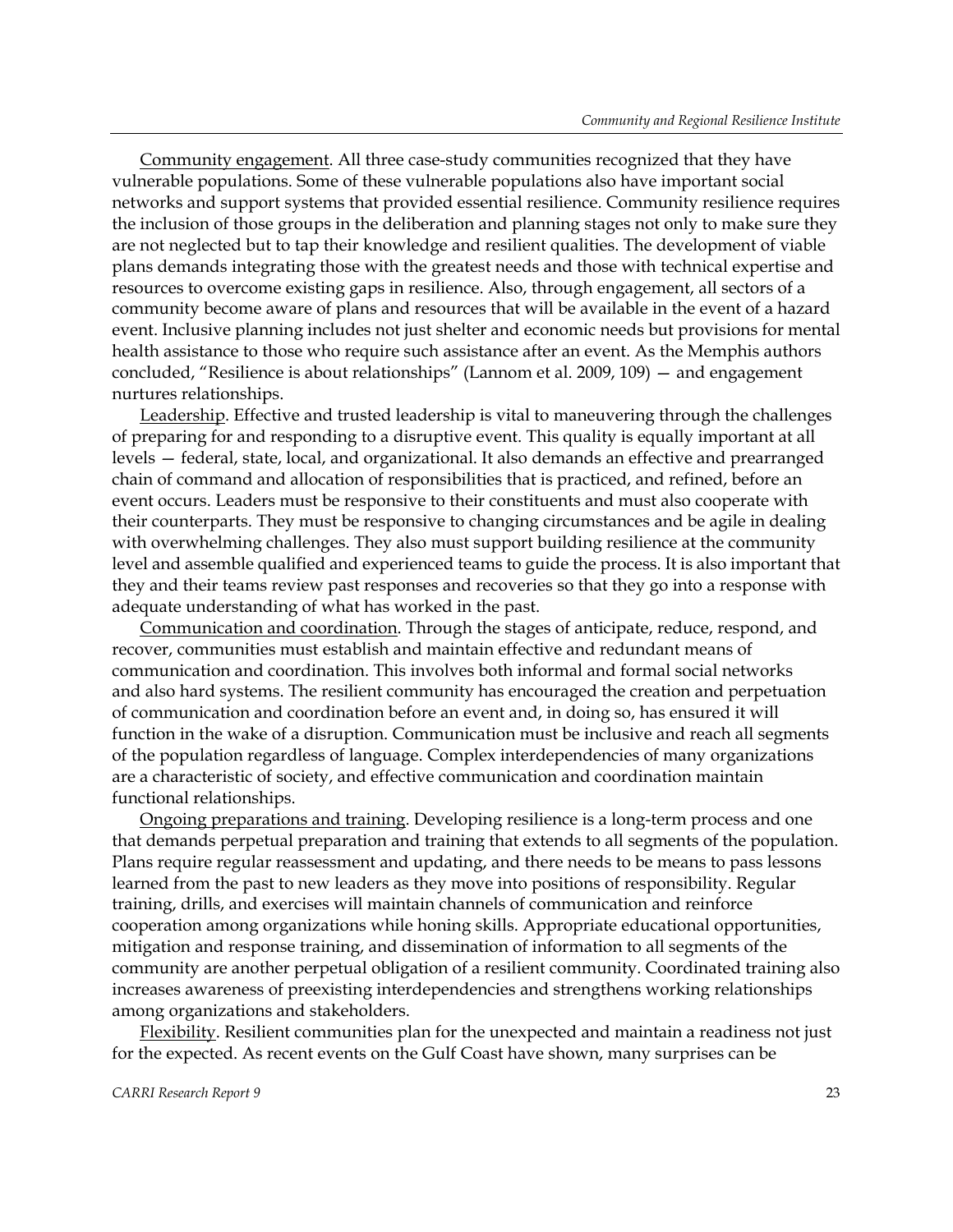embedded in extreme events that exceed anticipations. Plans, while essential, cannot deal with the myriad contingencies that may erupt. Consequently, leaders, emergency-response professionals, volunteers, and citizens must all be adequately flexible to adjust as events unfold.

# **8. ACKNOWLEDGMENTS**

The major effort to research and write the case studies and to mobilize and coordinate the CARRI process in the three communities was the work of numerous CARRI staff and members of the three communities. They are responsible for the solid foundation this summary draws on. I am grateful to them for the preparation of the reports and other documents, as well as their insightful comments on drafts of this summary. Finally, I would like to thank Alexandra Giancarlo for research assistance during the writing stages of this summary.

# **9. REFERENCES**

- Adger, W. N. 2000. Social and Ecological Resilience: Are They Related? *Progress in Human Geography* 24(3): 347–364.
- Airriess, C. A., W. Li, K.J. Leong, A.C. Chen, and V. M. Keith. 2007. Church-based Social Capital, Networks, and Geographical Scale: Katrina Evacuation, Relocation, and Recovery in a New Orleans Vietnamese American Community. *Geoforum* 39 (3): 1333–1346.
- Avila, R. 2009. Building Local Capacity in Key Disaster Recovery Skill. Oak Ridge: CARRI Community Forum Papers. [http://www.resilientus.org/library/Roberta\_Avila\_1248100990.pdf]
- Barredo, J. I. 2007. Major Flood Disasters in Europe. *Natural Hazards* 42: 125–148.
- Barr, B. 2005. Written Testimony of Mayor Brent Warr (Gulfport, Mississippi). Presented to the House Select Bipartisan Committee on Preparation and Response to Hurricane Katrina [http://katrina.house.gov/hearings/12\_07\_05/warr\_120705.pdf].
- Berke, P. R., and T. Beatly. 1992. *Planning for Earthquakes: Risk, Politics, and Policy*. Baltimore: Johns Hopkins University Press.
- Bruneau. M., et al. 2003. A Framework to Quantitatively Assess and Enhance the Seismic Resilience of Communities. *Earthquake Spectra* 19(4): 733–754.

Charleston CARRI Advisory Group Meeting. 2009. Charleston, South Carolina, February 4. Colten, C. E. 2009. *Perilous Place, Powerful Storms: Hurricane Protection in Coastal Louisiana*. Jackson: University Press of Mississippi.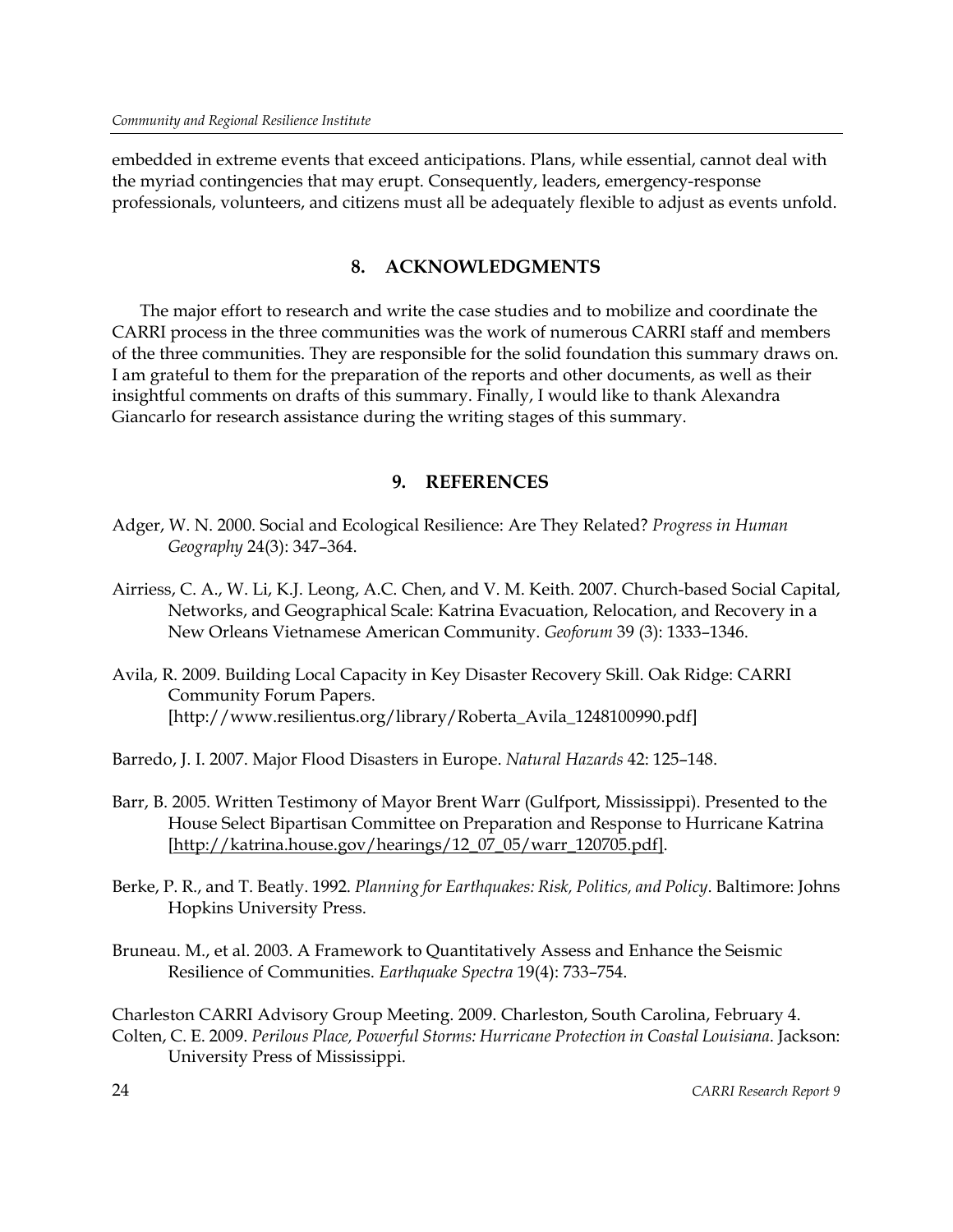- Colten, C. E. 2007. Environmental Justice in a Landscape of Tragedy. *Technology in Society* 29(2): 173–79.
- Colten, C. E. 2005. *An Unnatural Metropolis: Wresting New Orleans from Nature*. Baton Rouge: Louisiana State University Press.
- Colten, C. E., R. W. Kates, and S. B. Laska. 2008. *Community Resilience: Lessons from New Orleans and Hurricane Katrina*. Oak Ridge: Community and Regional Resilience Institute, Research Report 3.
- Colten, C. E., and A. R. Sumpter. 2009. Social Memory and Resilience in New Orleans. *Natural Hazards* 48: 355–364.
- Community and Regional Resilience Institute (CARRI). 2009a. Charleston Communication and Information Sharing Resilience Improvement Roadmap. Charleston: CARRI Charleston Resilience Issues and Focus Group Process.
- CARRI. 2009b. Charleston Transportation and Mobility Resilience Improvement Roadmap. Charleston: CARRI Charleston Resilience Issues and Focus Group Process.
- CARRI. 2009c. Gulfport Roadmap to Enhanced Community Resilience: Availability of Housing that is Affordable. Gulfport: CARRI Gulfport Advisory Group.
- CARRI. 2009d. Gulfport Roadmap to Enhanced Community Resilience: Communication and Collaboration across Sectors. Gulfport: CARRI Gulfport Advisory Group.
- CARRI. 2009e. Gulfport Roadmap to Enhanced Community Resilience: Individual and Family Resilience and Preparedness. Gulfport: CARRI Gulfport Advisory Group.
- Cutter, S. L., J. T. Mitchell, and M. S. Scott. 2000. Revealing the Vulnerability of People and Places: A Case Study of Georgetown County, South Carolina. *Annals of the Association of American Geographers* 90(4): 713–737.
- Enfield, G. H, I. F. Tejedo, and S. L. O'Hara. 2004. Drought and Disputes, Deluge and Dearth: Climatic Variability and Human Response in Colonial Oaxaca, Mexico. *Journal of Historical Geography* 30: 249–276.
- Federal Emergency Management Agency (FEMA). 2009. Project TriNet Opens a New Era in Earthquake Monitoring [http://www.fema.gov/plan/prevent/earthquake/sty\_trinet.shtm].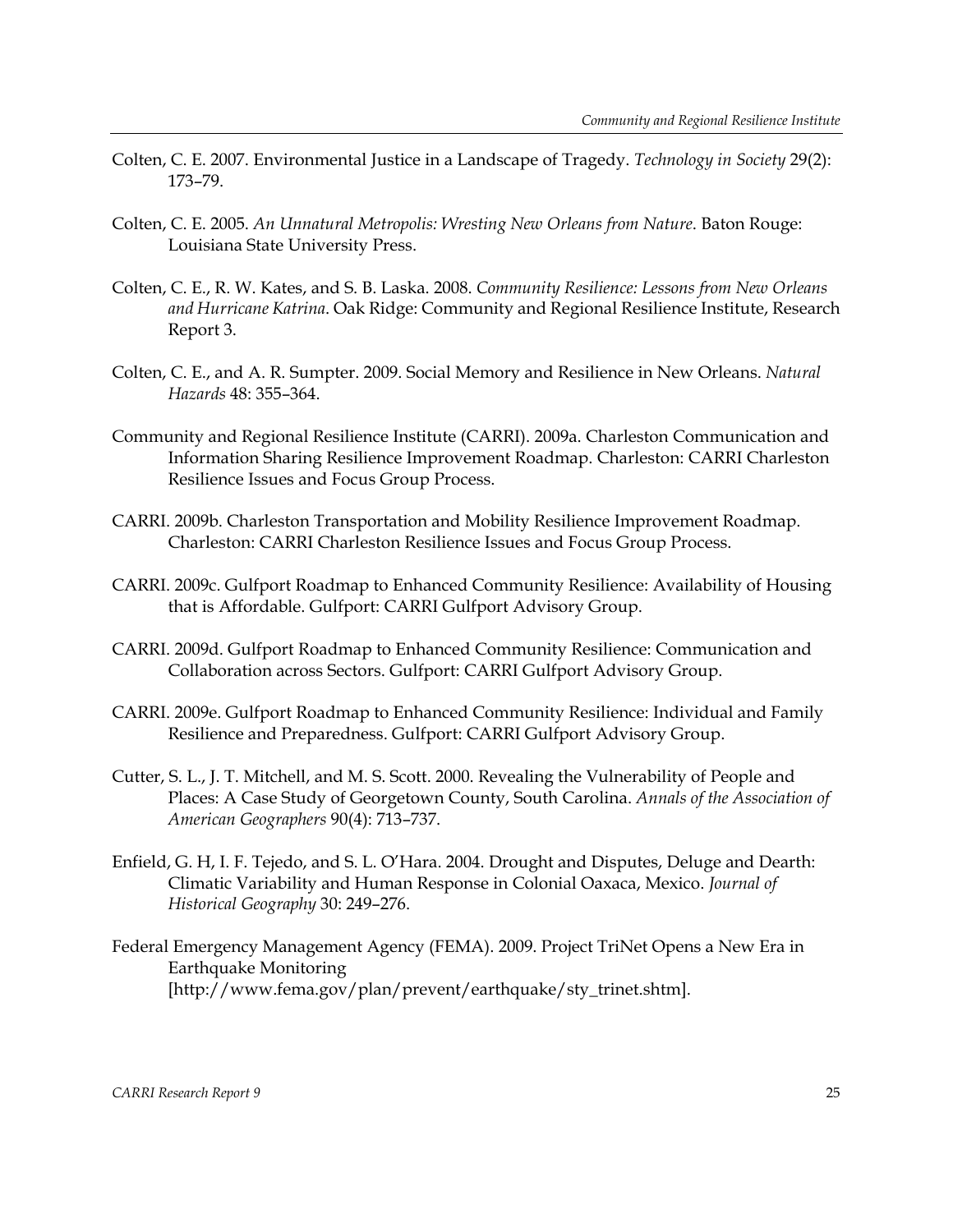- FEMA. 2006. *Hurricane Katrina in the Gulf Coast: Building Performance Observations, Recommendations, and Technical Guidance*. Washington: FEMA, Mitigation Assessment Team.
- FEMA. 1992. *Learning from Hurricane Hugo: Implications for Public Policy*. Washington: FEMA, Federal Insurance Administration.
- Felts, A. et al. 2009. Charleston Area Case Study. Oak Ridge: Community and Regional Resilience Institute.
- Fontaine Company. 1991. *An Analysis of the Damage and Effects of Hurricane Hugo and Status of Recovery One Year Later.* Columbia, SC: South Carolina Governor's Office.
- Ghosts of Katrina Conference. 2009. Panel presentations on Gulfport's Response to Katrina. Long Beach, MS, June 5–6.
- Governor's Commission on Recovery, Rebuilding, and Renewal. 2005. *After Katrina: Building Back Better than Ever*. Jackson, MS: Governor of the State of Mississippi.
- Gulfport, City of. 2007. *SmartCode* [http://homepage.mac.com/bounds/SmartCode/Site-Images/GPTSmartCode\_V1.pdf]
- Gulfport CARRI Team. 2009a. Coordination of Volunteers and Donated Supplies in Disaster Response. Gulfport: Gulfport CARRI Team.
- Gulfport CARRI Team. 2009b. The Value of Text Messaging. Gulfport: Gulfport CARRI Team.
- Gulfport CARRI Team. 2009c. Local Philanthropic Organization Administers State Recovery Fund. Gulfport: Gulfport CARRI Team.
- Gunderson, L.H. and C. S. Holling. 2002. *Panarchy: Understanding Transformation in Human and Natural Systems*. Washington: Island Press.
- Lansford, T., and J. Covarrubias. 2008. Gulfport Case Study. Oak Ridge: Community and Regional Resilience Institute.
- Lannom, D. et al. 2009. *Memphis Urban Area Case Study*. Oak Ridge: Community and Regional Resilience Institute.
- Laska, S. H. 2009. The "Mother of All Rorschachs": Katrina Recovery in New Orleans. *Sociological Inquiry* 78(4): 580–591.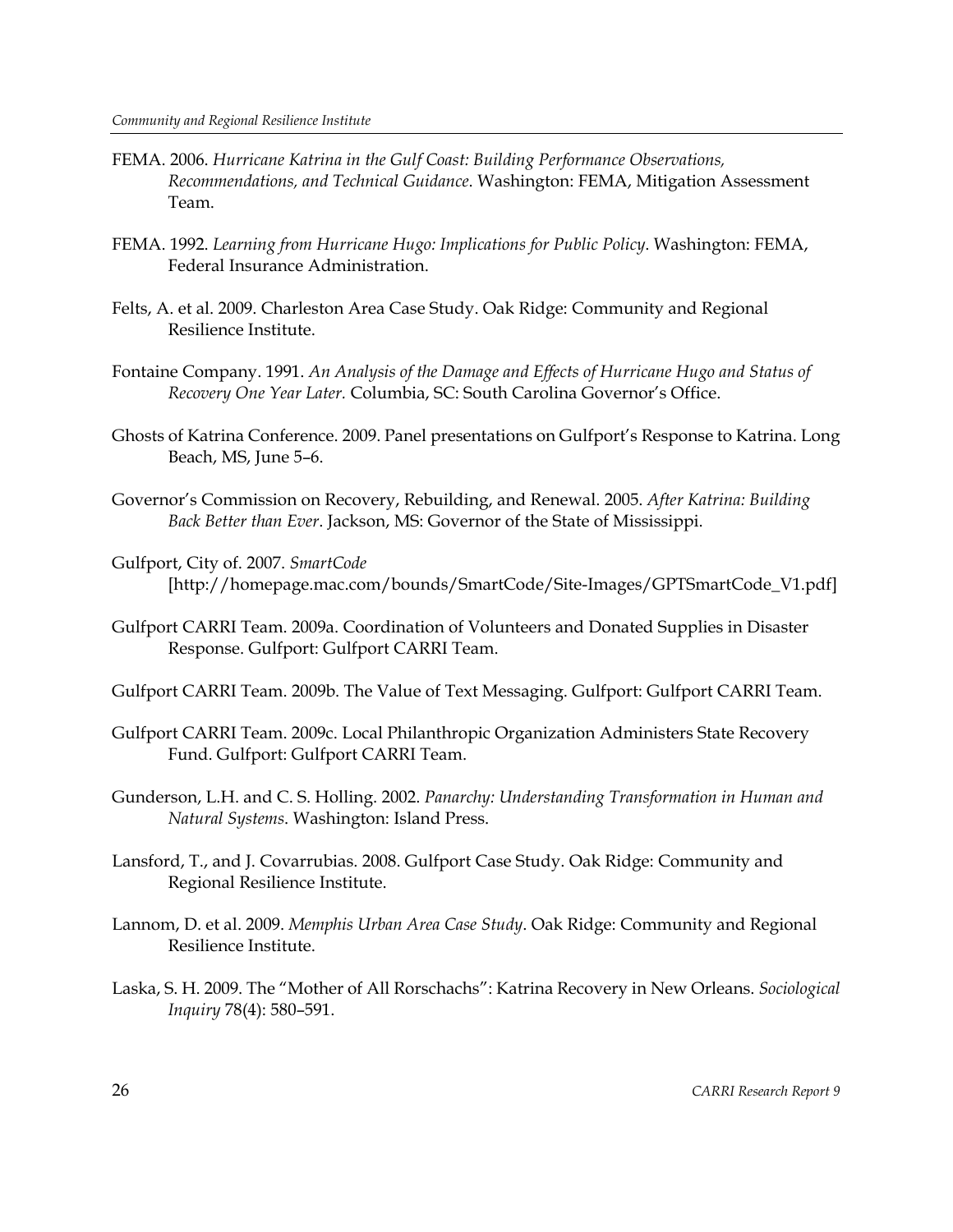Liverman, D. 1990. Drought Impacts in Mexico: Climate, Agriculture, Technology, and Land Tenure in Sonora and Puebla. *Annals of the Association of American Geographers* 80: 49–72.

Manyena, S. B. 2006. The Concept of Resilience Revisited. *Disasters* 30(4): 433–450.

Memphis Urban Area Capstone Meeting. 2008. Memphis, TN, November 12.

- Morrow, B. H. 2008. *Community Resilience: A Social Justice Perspective*. Oak Ridge: Community land Regional Resilience Institute, Research Report 4.
- Muller, M. 2007. Adapting to Climate Change: Water Management for Urban Resilience. *Environment and Urbanization* 19(1): 99–113.
- Shelby County. 2009. I'm Ready [http://www.readyshelby.org/multimedia].
- Smith, P. 2009a. Leadership and Mission in Resilient Organizations: Hancock Bank as a Case Study. Gulfport: Gulfport CARRI Team.
- Smith, P. 2009b. Organization Resilience: Mississippi Power as a Case Study. Gulfport: Gulfport CARRI Team.
- Tierney, K. 2009. *Disaster Response: Research Findings and their Implications for Resilience Measures*. Oak Ridge: Community and Regional Resilience Institute, Research Report 6.
- Tierney, K. and M. Bruneau 2007. Conceptualizing and Measuring Resilience: A Key to Disaster Loss Reduction. *TR News* May–June: 14–17.
- Turner, B. L. III, et al. 2003. A Framework for Vulnerability Analysis in Sustainability Science. *Proceedings of the National Academy of Science* 100(14): 8074–8079.
- Steinberg, T. 2000. *Acts of God: The Unnatural History of Natural Disaster in the United States*. Washington: Joseph Henry.
- U.S. Army Corps of Engineers (USACE). 1990. *Hurricane Hugo: After–Action Report.* Charleston: USACE, Charleston District.
- U. S. Geological Survey (USGS). 2009. Memphis Earthquake Hazard Mapping Program [http://earthquake.usgs.gov/regional/ceus/urban\_map/memphis/index.php].
- USGS. 2007. Statement of David Applegate (USGS) before the U.S. Senate, Committee on Homeland Security on State, Local, and Private Sector Preparedness. Dec. 4 [http://hsgac.senate.gov/public/\_files/ApplegateStatement.pdf].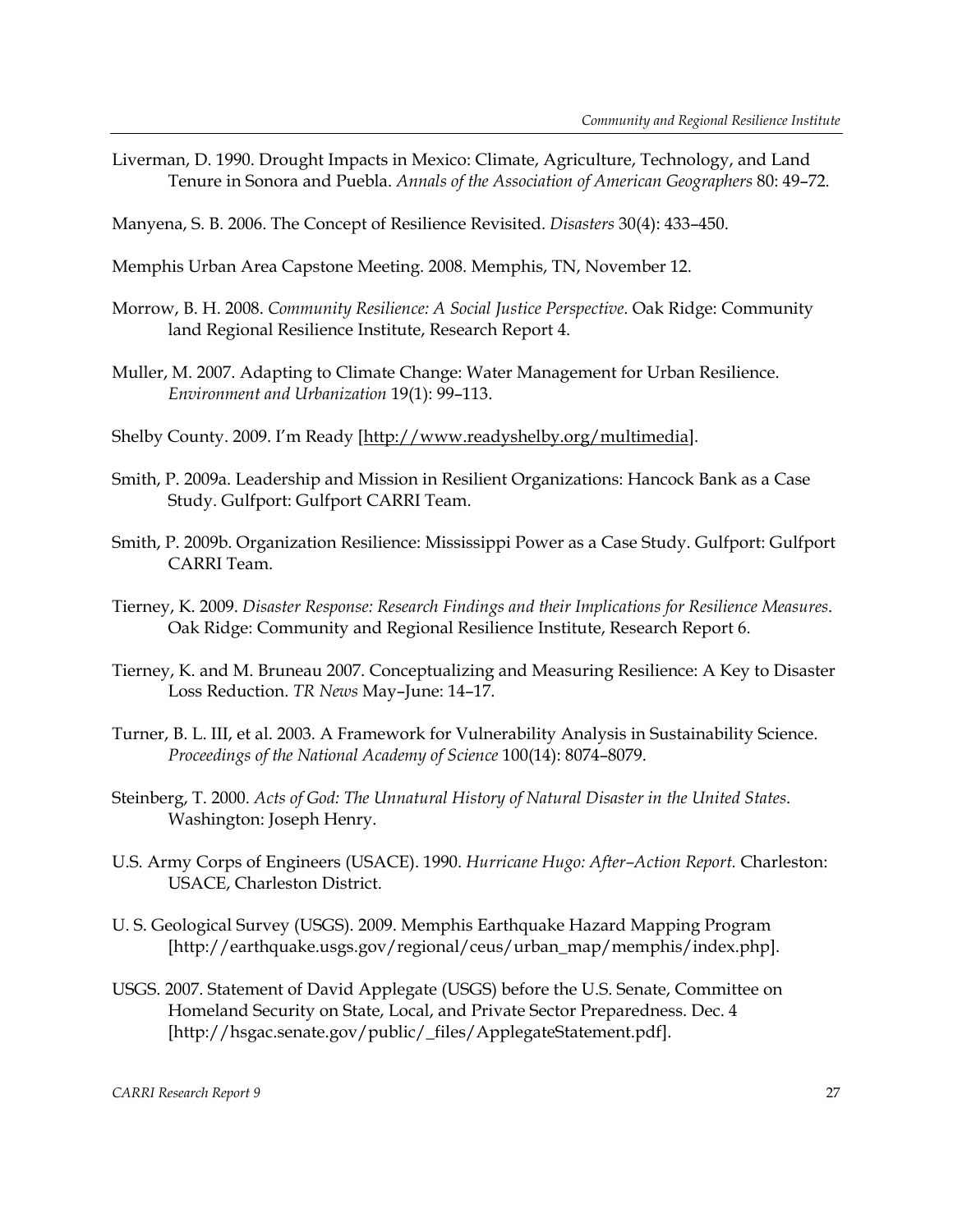- U.S. House of Representatives. 1990. Federal Emergency Management Agency's Response to Natural Disaster: Hearings, May 1 and 2, 1990, 101st Cong., 2nd sess.
- Vale, L. J. and T. J. Campanella. 2005. *The Resilient City: How Modern Cities Recover from Disaster.*  New York: Oxford University Press.
- Wilbanks, T. J. 2008. Enhancing the Resilience of Communities to Natural and Other Hazards: What We Know and What We Can Do. *Natural Hazards Observer* May: 10–11.
- Wisner B., P. Blaikie, T. Cannon, and I. Davis. 2004. *At Risk: Natural Hazards, People's Vulnerability, and Disasters*, 2nd ed. London: Routledge.